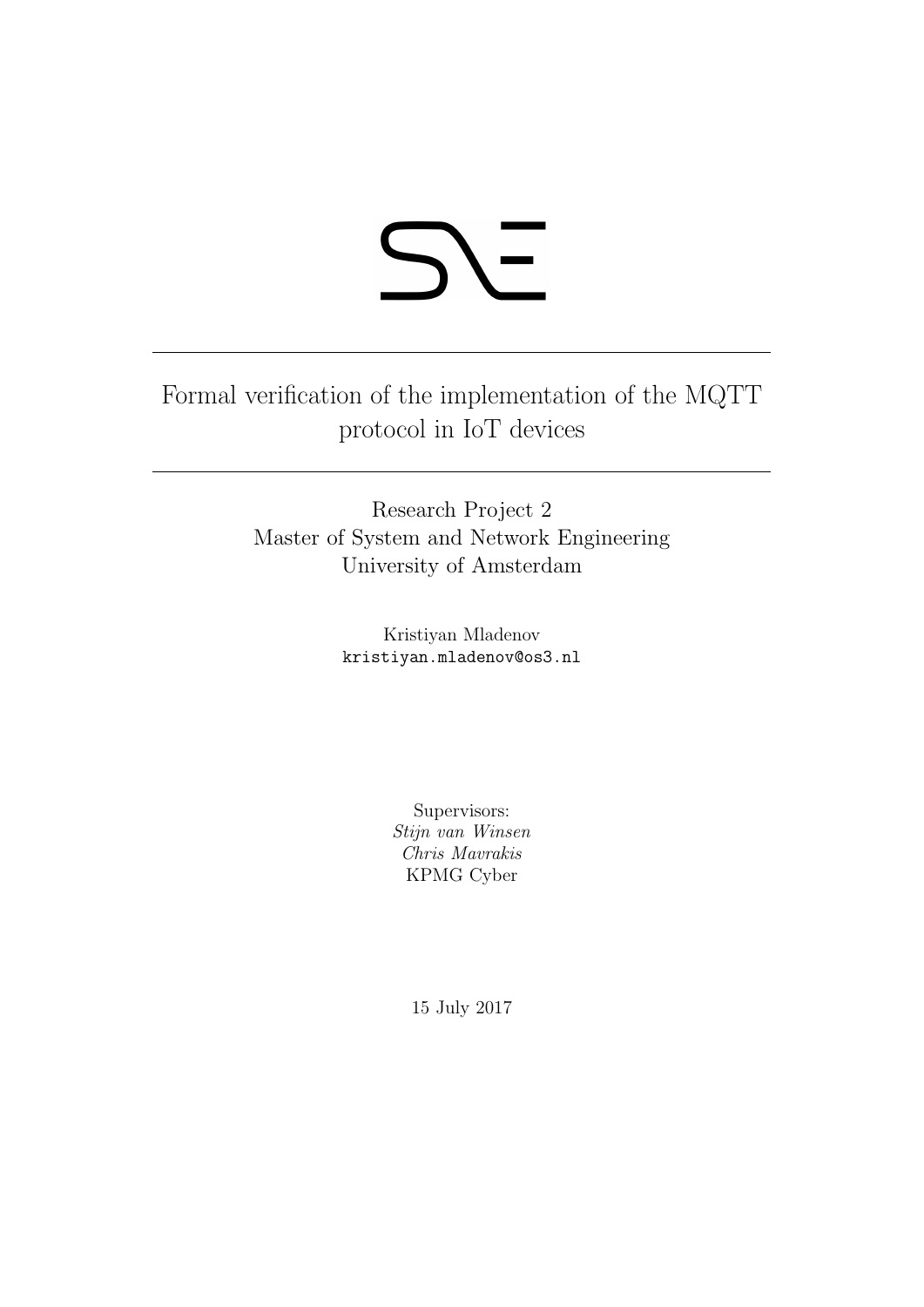#### Abstract

Message Queue Telemetry Transport (MQTT) is a protocol suitable for application in Internet of Things (IoT) devices. It is designed around requirements for low bandwidth and small code footprint. The count of the embedded devices that make use of it is constantly increasing. Therefore, a mistake in its implementation would be critical from both operational and security perspective.

The following research is aimed at finding a formal technique to verify whether the MQTT implementations are adhering to the standard. After discussing several possible methods, the Test and Test Control Notation version 3 (TTCN-3) language is selected. It is used to define different tests, based on the normative requirements in the standard. Executing those tests showed discrepancies between the definition of the protocol and the three different open source implementations that were selected for verification. As a side effect, the option to fingerprint those implementations based on the selected tests is also discussed.

## Contents

| $\mathbf{1}$ | Introduction                                                                                                     | $\mathbf{1}$    |
|--------------|------------------------------------------------------------------------------------------------------------------|-----------------|
|              |                                                                                                                  | $\mathbf{1}$    |
|              |                                                                                                                  | $\mathbf{1}$    |
| $\mathbf{2}$ | <b>Related work</b>                                                                                              | $\bf{2}$        |
|              | Verification techniques used by standardisation bodies<br>2.1                                                    | $\sqrt{2}$      |
|              | $2.2^{\circ}$                                                                                                    | 3               |
|              | 2.3                                                                                                              | $\overline{4}$  |
|              |                                                                                                                  | $\overline{4}$  |
| $\bf{3}$     | <b>Approach</b>                                                                                                  | 5               |
|              | <b>3.1</b>                                                                                                       | $\overline{5}$  |
|              | 3.2                                                                                                              | $\overline{5}$  |
|              | 3.3                                                                                                              | $6\phantom{.}6$ |
|              | 3.4                                                                                                              | - 8             |
|              | 3.5                                                                                                              | 11              |
|              | The possible role of TLA+ $\dots \dots \dots \dots \dots \dots \dots \dots \dots \dots \dots \dots \dots$<br>3.6 | 12              |
| $\mathbf 4$  | <b>Results</b>                                                                                                   | 14              |
| 5.           | <b>Discussion</b>                                                                                                | 15              |
| 6            | <b>Conclusion</b>                                                                                                | 16              |
|              |                                                                                                                  | 16              |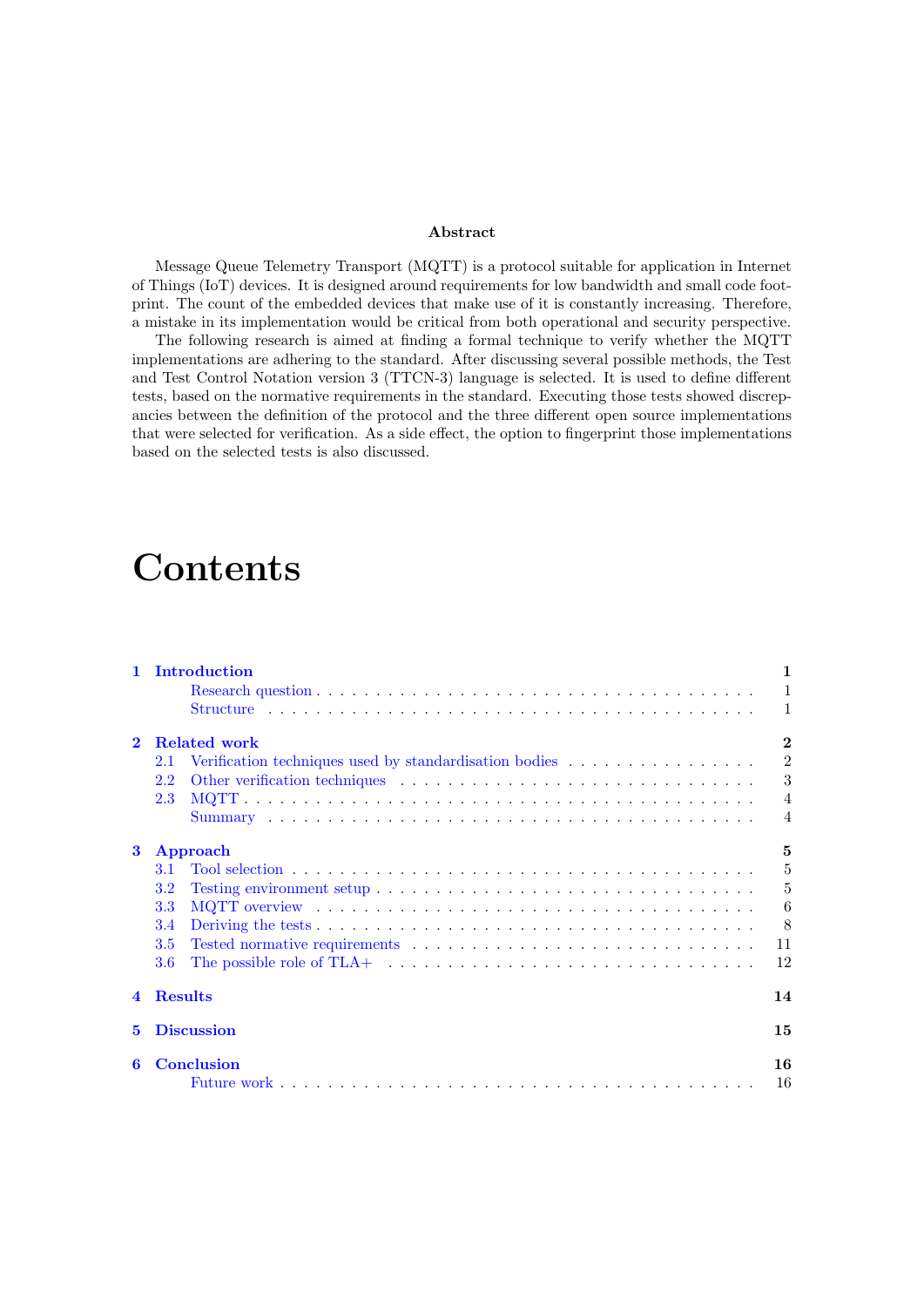# <span id="page-2-0"></span>1. Introduction

IoT devices were the main building block in recent record breaking Distributed Denial of Service (DDoS) attacks, like the ones performed by the Mirai botnet [\[1\]](#page-19-0). Most of the attacks rely either on unchanged default configurations of the devices or outdated software with unpatched vulnerabilities. While the first one is mainly caused by human error and/or ignorance, the later can be mitigated by regulations which are already being proposed by the security community [\[19\]](#page-20-0). Different vendors in the security evaluation and compliance field are also offering testing methodologies specifically focused on IoT devices [\[7\]](#page-19-1). It would be a good idea to extend those evaluations in order to include methods for formally verifying that the protocols implemented in the embedded devices are compliant with the standards they claim support for. This research is aimed at finding and putting into practice methods for formally assessing to which extent a given product adheres to the protocol specification.

A widespread standard in the IoT world, whose implementation verification will be studied further, is the MQTT protocol. Although its first version dates back to 1999, its current specification has become an official International Organisation for Standardisation (ISO) standard in 2016. However, it is already widely deployed for different IoT applications, including the backend of The Things Network (TTN) - a global IoT data network utilising the LoRaWAN specification. Therefore, a method to formally test its implementation could prevent future large-scale compromises.

#### Research question

<span id="page-2-1"></span>A serious security compromise may be caused by weak protocol implementation in any given device. Therefore, the main research question is defined as follows:

Can the MQTT protocol implementation in IoT devices be verified formally?

In order to find an answer to this problem, a resolution to the following sub-question should be provided:

#### (1) What methods can be used to formally assess the implementation of a communication protocol?

A certain level of assurance that a given device does not incorporate vulnerabilities based on its protocol compliance can be reached through formal testing.

Once formal testing methods are identified, the next step in the research would be to test the implementation of the MQTT protocol as a relevant protocol in the IoT realm. This would lead to an answer of the second research sub-question:

(2) Using the chosen formal testing methods, does the MQTT implementation in certain selected IoT devices adhere to the standard?

#### Structure

The report is structured as follows. Chapter [2 on the following page](#page-3-0) summarises the relevant related research. What follows in chapter [3 on page 5](#page-6-0) is the description of how the questions stated above were approached. The results based on this approach are described in chapter [4 on](#page-15-0) [page 14](#page-15-0) and discussed in chapter [5 on page 15.](#page-16-0) Finally, a conclusion is drawn in chapter [6 on](#page-17-0) [page 16](#page-17-0) and relevant future work is proposed.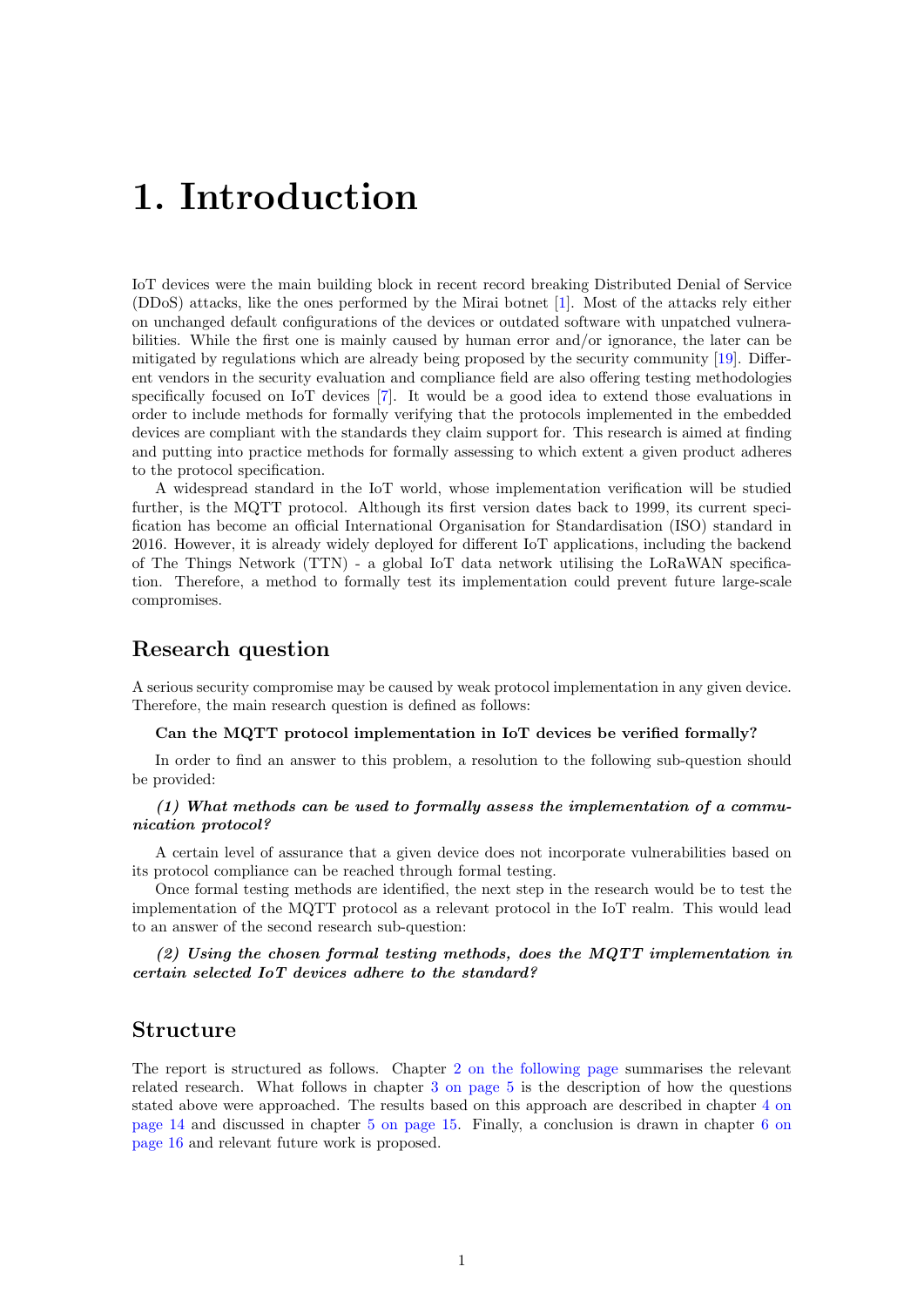## <span id="page-3-0"></span>2. Related work

The idea to formally verify protocol implementations, also known as conformance testing, is not new. The organisations involved in the standards development process are interested to propose frameworks facilitating the verification of a given implementation. The current report will investigate the implementation of the MQTT protocol. MQTT was recently standardised by ISO, so it is reasonable to expect that either that organisation or another organisation focused on communication standards would be proposing methods for conformance testing. Without aiming to be an encyclopedic summary, section [2.1](#page-3-1) gives an overview of some of the relevant testing methodologies proposed by certain standardisation organisations and previous cases in which they were successfully applied. However, not every formal method is backed up by such body. Therefore, the next section [2.2 on the following page](#page-4-0) summarises formal protocol and systems verification techniques for which no proof was found, that they were endorsed or specified by any standardisation organisation. Finally, the relevant work dealing with the MQTT protocol is described in section [2.3 on](#page-5-0) [page 4](#page-5-0)

#### <span id="page-3-1"></span>2.1 Verification techniques used by standardisation bodies

To start with the larger standardisation bodies, ISO has developed the Conformance testing methodology and framework formally documented under the ISO/IEC 9646 standard. It is a family of several documents ranging from general concepts to test specifics and implementation details. Unfortunately, it is not an open standard, as each of the sections should be purchased separately for a certain fee and they are protected by copyrights [\[8\]](#page-19-2). However, Jan Tretmans has published an overview of the standard, which was used as a starting point [\[22\]](#page-20-1). One notable part of the Conformance testing methodology and framework includes the TTCN language originally known as Tree and Tabular Combined Notation. Its third iteration redefines it as TTCN-3 and is also freely accessible as a European Telecommunications Standards Institute (ETSI) standard. It was used to deploy a testing framework for the Session Initiation Protocol (SIP) widely deployed as a Voice over IP (VoIP) technology, which proves its ability to test communication protocols.

Despite the fact that it is part of the non-open ISO Conformance testing methodology and framework, TTCN-3 is listed by the International Telecommunication Union (ITU) and its telecommunications governing division ITU-T as a part of the Z recommendation series. Those series are describing languages and general software aspects for telecommunication systems. More specifically, the Z.100-Z.199 subdivision of recommendations, under which TTCN-3 is featured, has the name Formal Description Techniques (FDTs). Both the older Tree and Tabular Combined Notation and the newer Test and Test Control Notation version 3 have recommendation numbers within that range, more specifically Z.140 - Z.149 for the former and Z.160-Z.179 for the later. To conclude the FDT list in the Z recommendation series, other methods include the usage of the Specification and Description Language (SDL), Message Sequence Chart (MSC) and User Requirements Notation (URN). However, most of the studies listed herein, dealing with conformance testing, make use of TTCN-3, because of its ability not only to describe a system, but to execute the relevant tests as well.

To further verify the formal approach provided by TTCN, a work by Ruibing Hao and Jianping Wu was identified. It is named Toward Formal TTCN-based Test Execution and there they represent a way to describe the execution process of a TTCN-based test into the terms of an Input-Output Transition System [\[6\]](#page-19-3). According to them, the Input-Output Transition System can be treated as a form of a Labelled Transition System. Another example of scientific work proposing formal approach to conformance testing was performed by Jan Tretmans in his PhD thesis [\[21\]](#page-20-2). There he describes algorithms for deriving complete and correct tests based on specifications presented as a Labelled Transition System.

A study by Thomas Deiss proposes different techniques for writing effective TTCN-3 test cases for large systems [\[4\]](#page-19-4). He also describes several areas of application, where in order for the language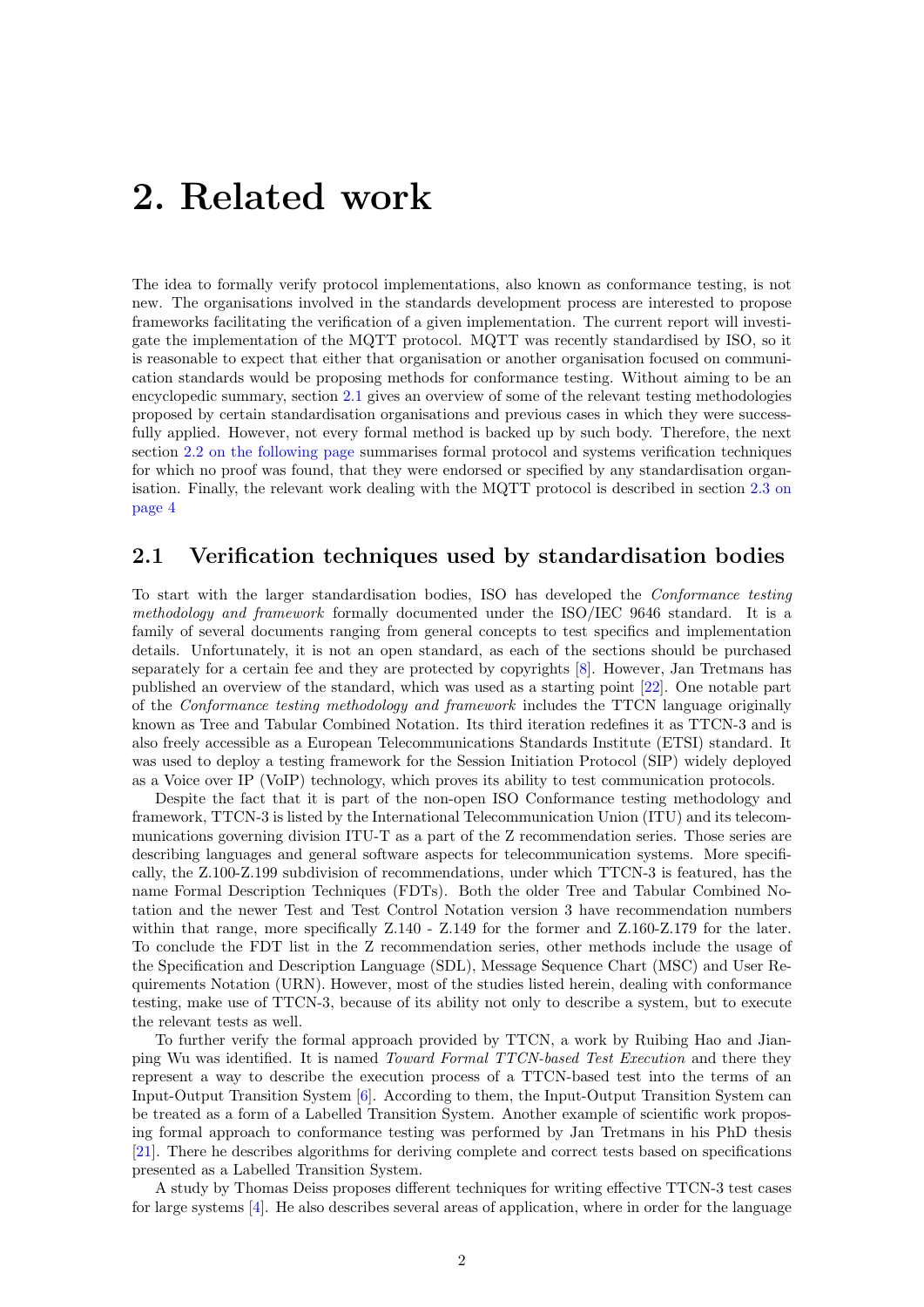to be effective, a future extension is required. Broadcasting messages and handling unspecified data types are some of the problems described. None of them would negatively affect its ability to be applied for the MQTT verification. Despite of the highlighted shortcomings, the same FDT was used to verify web applications [\[17\]](#page-20-3), Intelligent Network designs [\[10\]](#page-19-5) and probably many more.

Shifting the focus to the Industrial IoT (IIoT), the implementation of the IEC 61850 standard (Intelligent Electronic Devices for electrical substation automation systems), was studied by Georg Panholzer et al. in their research [\[16\]](#page-19-6). The group of researchers utilises TTCN-3 as a test specification and execution language and is successful in executing their conformance tests. They are also highlighting the TTCN-3's ability to use templates, parse Abstract Syntax Notation 1 (ASN.1) and Extensible Markup Language (XML) schema types and interface definitions done in the Interface Description Language (IDL). Another important benefit of the testing method the researchers make use of is its ability to run sets of distributed tests.

#### <span id="page-4-0"></span>2.2 Other verification techniques

In order to make the transition to other testing methods, a paper dealing with the implementation of another IEC protocol was studied. Namely, this is research done by Max Kerkers assessing the security of the IEC 60870-5-104 protocol implementation in Industrial Control Systems [\[9\]](#page-19-7). The formalism used there is known as Mealy Machines, which are a form of Finite State Machines. The described approach treats the devices subjected to the test as black boxes and their reactions to externally generated messages are studied. Based on the responses received, a state machine is built and compared with the one derived by the definition of the standard. That allowed for identifying differences between the specification and the implementation. If this study is considered to be focused on the same class of IIoT protocols as the last one in section [2.1 on the preceding](#page-3-1) [page,](#page-3-1) then an assumption can be made that both TTCN-3 and Mealy Machines can be used for comparable sets of problems.

The use of Input-Output Control theory is shown to be useful in component based testing in the research done by Machiel van der Bijl et al. [\[23\]](#page-20-4). They are even going further, showing that in certain specific cases when components are tested separately and integrated afterwards, the resultant system will also be conforming to the integrated specification.

An application of the  $\chi$  specification language and the TORX testing tool was found in a case study of the ASML laser subsystem. During the study, discrepancies between the specification and the implementation were found [\[3\]](#page-19-8). There Niels Braspenning et al. argue that the most timeconsuming task during the formal definition of a system is not writing down the specification, but coming up with a way to derive an unambiguous one.

Another interesting method for the formal verification of concurrent systems is proposed by the Temporal Logic of Actions plus (TLA+) formal specification language, developed by Leslie Lamport. It is based on set theory, first-order logic and temporal logic of actions [\[11\]](#page-19-9). Engineers at Amazon have already successfully used it in order to identify design issues with services they provide, like DynamoDB, Elastic Block Storage (EBS) and Simple Storage Service (S3) [\[15\]](#page-19-10). They are not the only ones that have documented their findings [\[25\]](#page-20-5). Unfortunately, no publication dealing with the applicability of the language for protocol compliance testing was identified. However, previous research papers focused on the protocol design verification using TLA+ were studied.

An example of relevant scientific work dealing with protocol checking using TLA+ is the work performed by Narayana, et al. which is describing a way for automatic vulnerability checking of the IEEE 802.16 Wimax protocol [\[14\]](#page-19-11). By modelling the protocol using the TLA+ language, they are aiming to identify Denial of Service (DoS) vulnerabilities in the specification. While that approach allowed them to highlight some deficiencies which could lead to a DoS condition during the Initial Ranging process, they could not do the same in the Authentication process with the model that they built.

To continue the topic of protocol compliance testing, Kerberos was also taken as an example in the paper by Lian Wan et al. where they study TLA as a tool for protocol checking and verification [\[24\]](#page-20-6). Based on the model that they built, a sequence of steps which might help an attacker impersonate an entity in the authentication process is shown.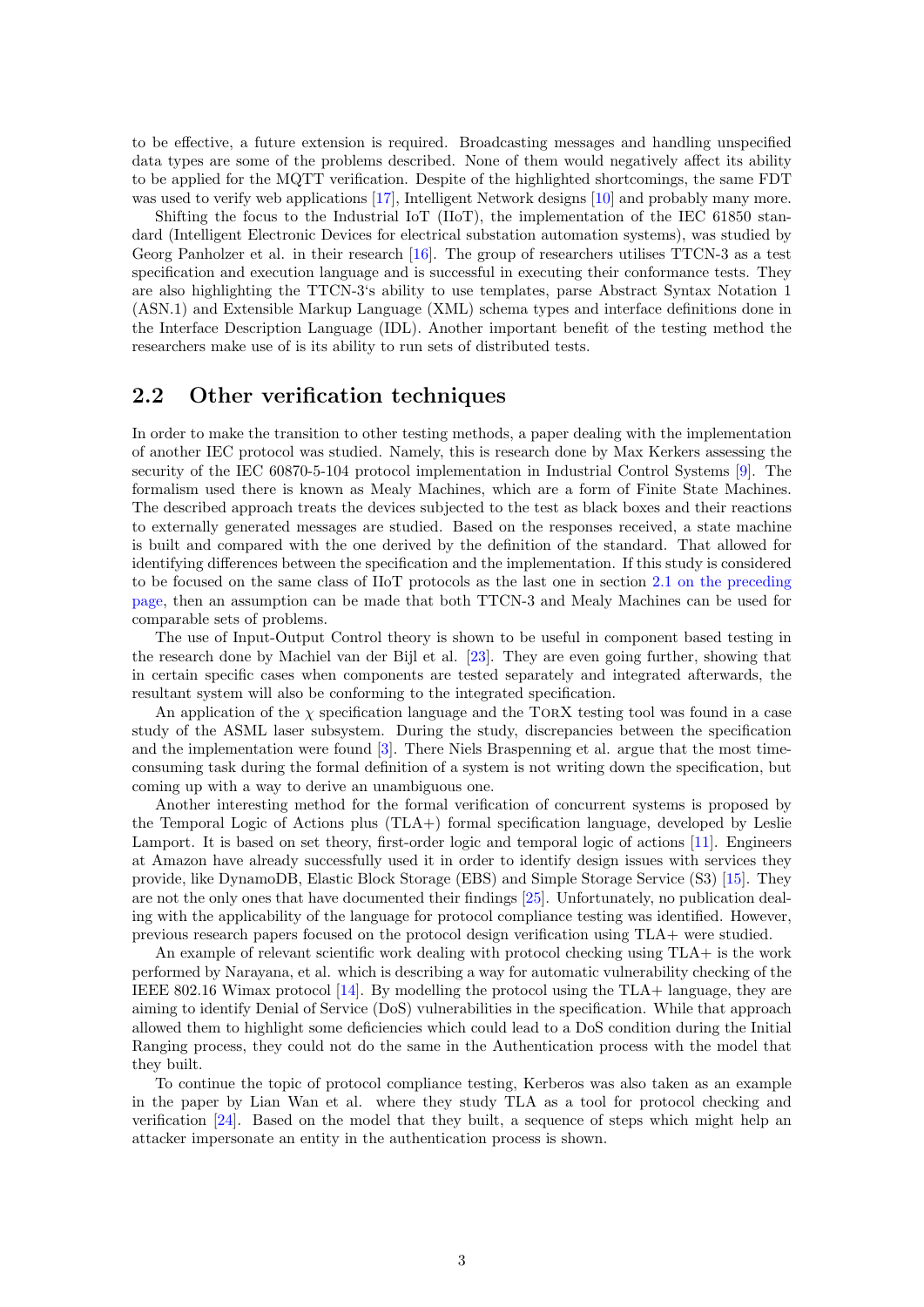## <span id="page-5-0"></span>2.3 MQTT

As the research is going to focus on the MQTT protocol and its latest version 3.1.1 [\[2\]](#page-19-12), it is valuable to highlight what has already been done in this area. During the 24th DEFCON conference held in 2016, Lucas Lundgren presented critical remarks about the widespread use of the MQTT protocol [\[12\]](#page-19-13). It was found to be incorporated in medical equipment, fitness bands, messaging apps, ATM devices, and many others. Even the Deutsche Bahn have deployed it in different areas of their railway system [\[18\]](#page-20-7).

Some testing of the protocol implementation can already be done using modules for the Scapy packet manipulation tool, as a MQTT module is available in its github repository [\[20\]](#page-20-8). The nmap scanning software also has a script in its scripting engine, which is designed for MQTT interaction. However, they do not fall under any of the formal categories described so far.

#### Summary

Without pretending to be a comprehensive list of all the relevant work performed in the past years, this section provided a general overview of some of the methods available. The level of diversity between the formal methods is high, ranging between labelled transition systems, finite state automation, set theory and first order logic.

Given the widespread adoption of the MQTT protocols and the availability of tools like Scapy and nmap which can be used to abuse the standard, a formal evaluation of the implementations would be beneficial.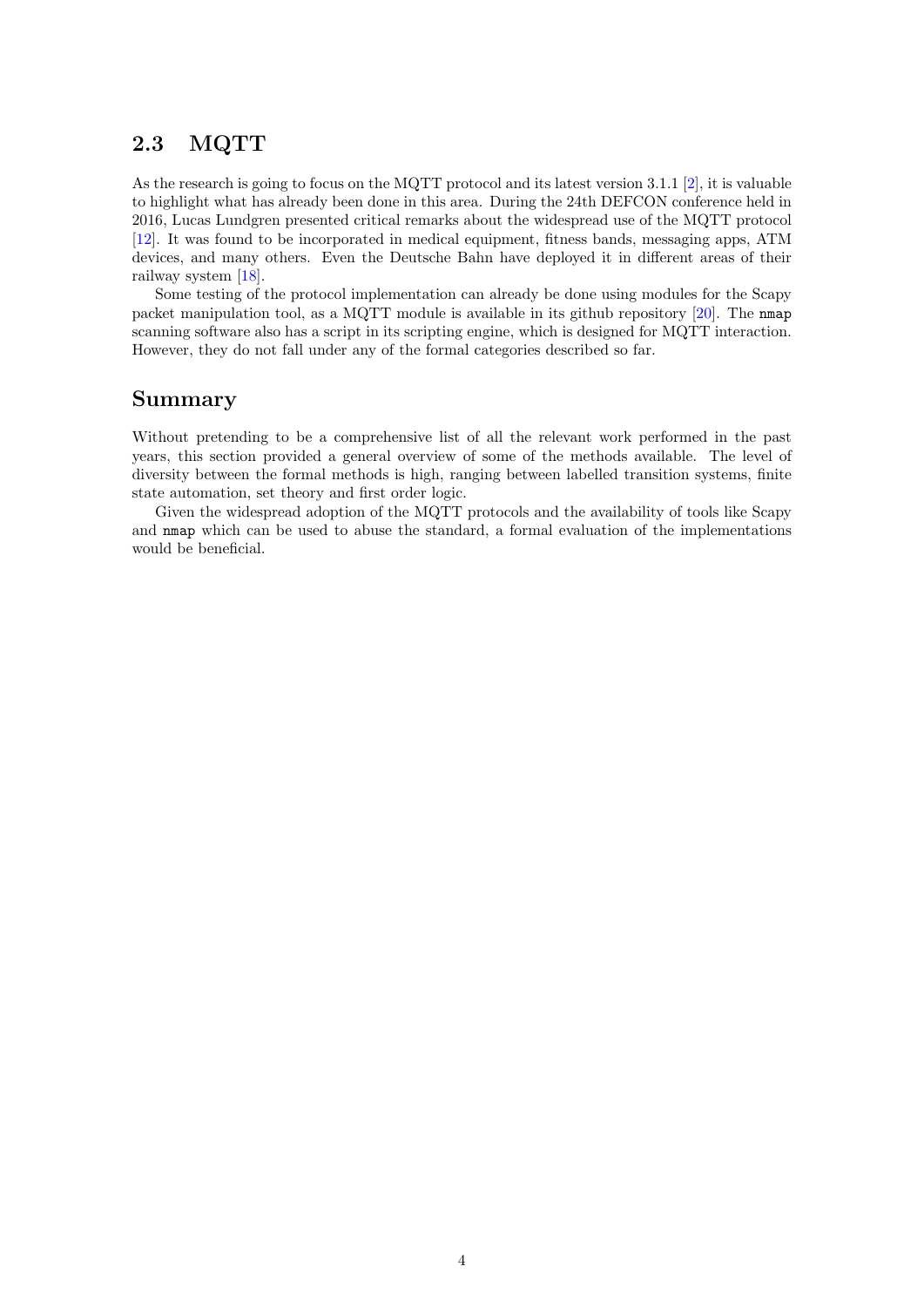# <span id="page-6-0"></span>3. Approach

Based on research studied thus far and summarised in chapter [2 on page 2,](#page-3-0) section [3.1](#page-6-1) describes the tools selected to complete the implementation verification. Section [3.2](#page-6-2) describes the environment setup and the implementations used to run the experiments. Then section [3.3 on the following page](#page-7-0) gives a brief overview of the MQTT protocol iteslf. The next section [3.4 on page 8](#page-9-0) explains the approach used for deriving the tests which determine the protocol compliance levels. Section [3.5 on](#page-12-0) [page 11](#page-12-0) lists the normative requirements according to which the test cases were created. Finally, section [3.6 on page 12](#page-13-0) describes a way to improve the test derivation process.

#### <span id="page-6-1"></span>3.1 Tool selection

A formal description technique needs to be selected before choosing a tool for testing. The research, discussed previously, highlights some of the advantages of TTCN-3. It can be used not only for describing how a given implementation should behave, but also for verifying if the System Under Test (SUT) adheres to those definitions. It has the added benefit of being created by a large standardisation body like ETSI and it is backed up by other organisations, such as ISO, and ITU. Furthermore, it has hundreds of pages of documentation dealing with the numerous features of the language and examples involving various use cases. Because of that, TTCN-3 was selected as the formal language used for doing the testing.

Given that TTCN-3 has been originally defined in the 2000s, the industry has had considerable amount of time to mature and offer a variety of tools for describing and executing the tests. The official TTCN-3 web page<sup>[1](#page-6-3)</sup> lists only two of the tools as being open source, namely the Titan TTCN-3 Toolset and TRex - The TTCN-3 Refractoring and Metrics Tool. Both projects are backed up by the Eclipse Foundation, with the first one being developed by the Swedish networking and telecommunications equipment provider Ericsson, and the second one by the University of Göttingen. The better support of languages and notations like ASN.1, XML and JavaScript Object Notation (JSON) made *Eclipse Titan* the preferred choice, which will be used during the project.

Another project dealing with TTCN-3, which might be useful in future studies, is the Eclipse IoT Testware<sup>[2](#page-6-4)</sup>. Its production ready release is scheduled for the third quarter of 2018. It has planned support for protocols applicable in the IoT world like MQTT, discussed within this paper, and Constrained Application Protocol (CoAP). Ericsson is involved in the development of both this project and the Eclipse Titan project. Therefore, some of the TTCN-3 modules dealing with MQTT are already available in the Titan repository [\[5\]](#page-19-14). This includes definitions for the basic message types involved in the MQTT message exchange.

#### <span id="page-6-2"></span>3.2 Testing environment setup

A list of the last four Eclipse Titan versions is given in table  $3.1<sup>3</sup>$  $3.1<sup>3</sup>$  $3.1<sup>3</sup>$  $3.1<sup>3</sup>$ . This research started with version 6.1.0. In the course of the experiments development, the work was moved to version 6.2.0. Initially, the release candidate was utilised, but by the end of the testing phase of the project, the production version was finally released and used for executing the experiments. Version 6.2.0 adds support for dynamic erroneous attributes definition. Their usage allows the message templates to be modified with values not specified by the standard. This allows for better ground for studying the SUT behaviour in those undefined cases.

| Titan version | Release date |
|---------------|--------------|
| 6.2.0         | 2017-06-21   |
| 6.1.0         | 2017-03-01   |
| 5.5.0         | 2016-06-15   |
| 5.4.0         | 2015-12-16   |

<span id="page-6-5"></span>Table 3.1: Latest Titan versions

<span id="page-6-6"></span><span id="page-6-4"></span><sup>2</sup>Source: <https://projects.eclipse.org/proposals/eclipse-iot-testware> <sup>3</sup>Source: <https://projects.eclipse.org/projects/tools.titan/governance>

<span id="page-6-3"></span><sup>1</sup>Source: <http://www.ttcn-3.org/index.php/tools>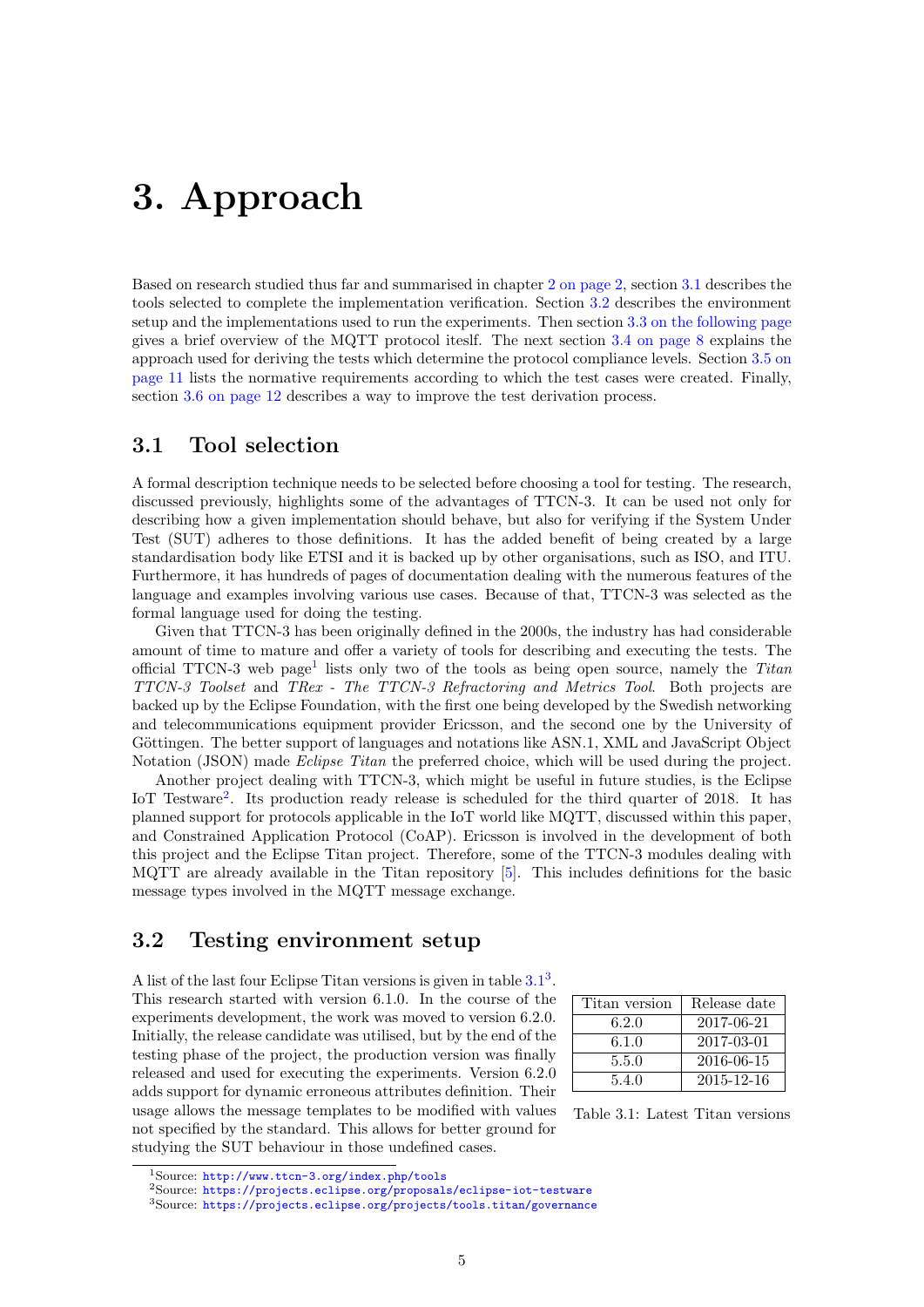The Eclipse Titan project offers both command line utilities and plugins for the Eclipse Integrated Development Environment (IDE). They were used interchangeably during the project.

In order to better understand the implementations to be subjected to testing, the MQTT standard was studied [\[2\]](#page-19-12). Section 7 of the standard is named Conformance and defines normative requirements which both the client and the server should meet. A closer look in the document shows that the amount of requirements for the server behaviour outnumbers those for the client. For this reason the focus of the research was shifted towards testing the server implementation rather than the client one. The MQTT protocol will be discussed in greater detail in section [3.3.](#page-7-0)

Some additional research was needed in order to identify if there is a predominant flavour of MQTT server implementation reachable over the Internet. Other services reachable over the Internet use banners to identify the running daemon. The banner is usually a brief message providing more information about a service listening on a given port. However, banner grabbing is not applicable to MQTT, as the protocol does not support the notion of banners.

As a next step, the Shodan<sup>[4](#page-7-1)</sup> search engine was referred to. Shodan aims at scanning connected devices on the Internet. Apart from the information gathered through service banners, it also keeps track of which open ports each device exposes to the Internet. Searching for the default MQTT port 1883 did return a list of over 30,000 devices, but did not provide any further details

**TOTAL RESULTS** 33.285 TOP COUNTRIE China  $7.251$ **United State** 5.935 **Singapore** 2.261  $1.811$ Germany Taiwan 1.452 TOP ORGANIZATIONS Hangzhou Alibaba Advertising Co.,Ltd 3.080 Amazon.com 3.004 **SingTel Mobile** 1.383 Vive 827 HiNe 769 TOP OPERATING SYSTEMS Linux 3.  $\overline{\mathbf{1}}$ 

<span id="page-7-2"></span>

about which exact implementation is bound to the port. An example of the search result is provided in figure [3.1.](#page-7-2)

To finally select the SUTs the information in the github  $MQTT$  wiki<sup>[5](#page-7-3)</sup> was used. It contains details about the currently available implementations as well as a list of the publicly accessible brokers suitable for service testing. The implementations that were selected to continue the research with had to meet two criteria - to be open source and to have a publicly available broker, showing its applicability in large-scale deployment scenarios. None of the public brokers were subjected to testing during the course of this project due to ethical considerations. However, as long as they run the same software as the implementations selected for this project, the results should be applicable to them as well. Table [3.2](#page-7-4) lists the selected software that was studied further.

The MQTT brokers which were subjected to the test, were set up on fully up-to-date virtualised servers running Ubuntu 17.04. With the exception of RabbitMQ, the implementations were running their default configurations. The configuration of RabbitMQ was altered, so that the MQTT plugin was enabled and anonymous access to the broker was configured.

| Implementation | Version     | Language   |
|----------------|-------------|------------|
| Mosquitto      | 1.4.10      |            |
| Emattd         | $2.2$ -rc.1 | Erlang/OTP |
| RabbitMQ       | 3.6.10      | Erlang     |

<span id="page-7-4"></span>Table 3.2: Tested implementations

## <span id="page-7-0"></span>3.3 MQTT overview

The MQTT protocol utilises a simple Publish/Subscribe mechanism for message exchange. The message exchange is organised in topics, similar to the channels offered by the Internet Relay Chat (IRC) protocol. This research is focused on testing the implementations using the Transmission Control Protocol (TCP) as means of transport, but the standard also defines the use of WebSockets as admissible.

<span id="page-7-3"></span><span id="page-7-1"></span> $4$ Source:  $https://www.shodan.io/$ 

<sup>5</sup>Source: <https://github.com/mqtt/mqtt.github.io/wiki/>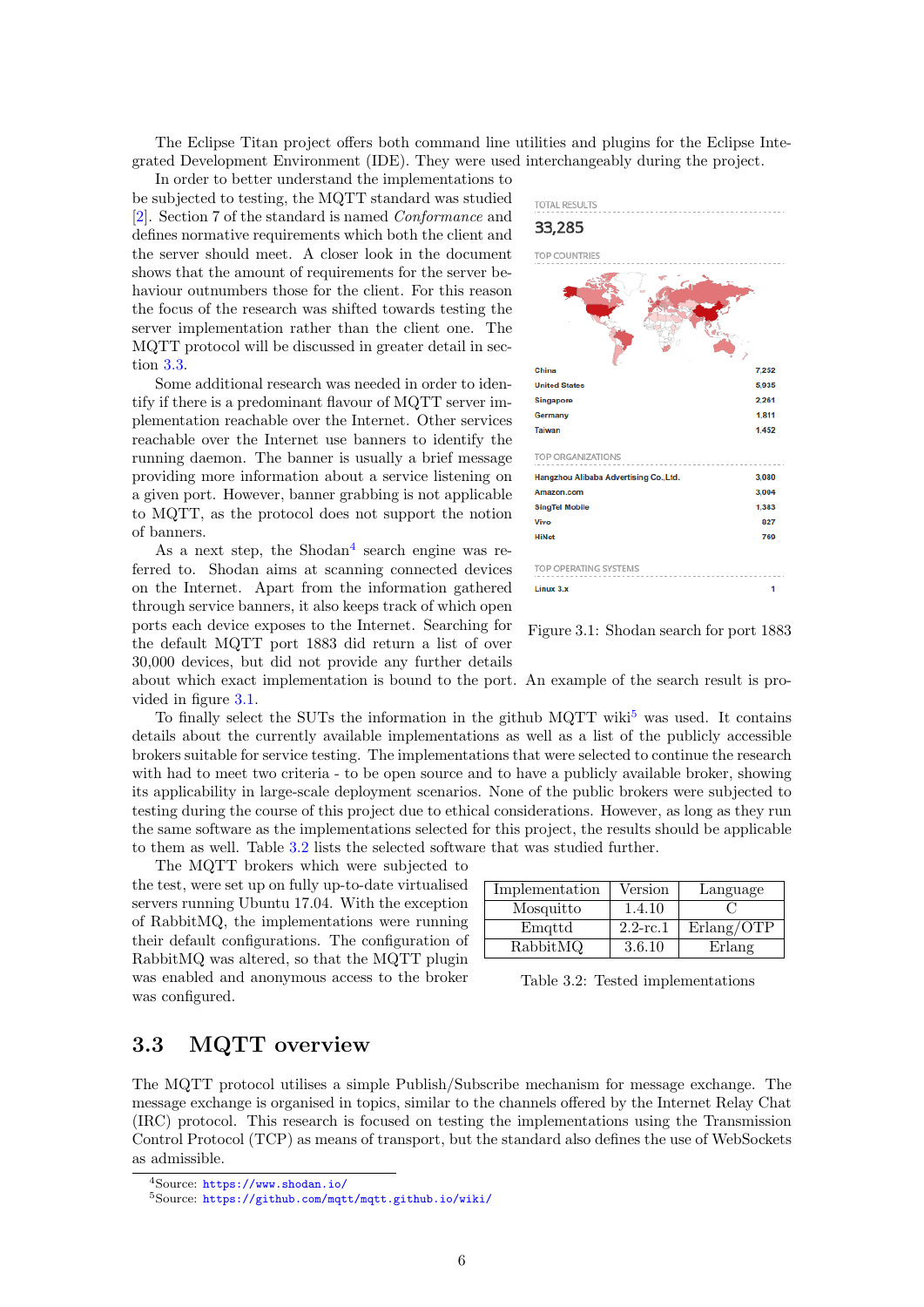

<span id="page-8-0"></span>Figure 3.2: MQTT Packet structure

Figure [3.2](#page-8-0) displays the general structure of each MQTT message. The bit order is specified in the same way as the standard. The only mandatory part of the message that should be always included is the Fixed header. There are 14 distinct Control Packet Types. Table [3.3](#page-8-1) lists them together with the direction in which they are usually exchanged (Client  $\rightarrow$  Server, Server  $\rightarrow$  Client or bidirectional) and the supported values for the DUP (Duplicate), Quality of Service (QoS) and Retain flags. With the exception of the PUBLISH message, all other messages have either flags set to zero, or in the case of PUBREL, SUBSCRIBE and UNSUBSCRIBE, the first QoS bit set to one.

| Value<br>Name                                |                | Direction             | Description                      | Flags   |  |
|----------------------------------------------|----------------|-----------------------|----------------------------------|---------|--|
| Reserved                                     | $\Omega$       | Forbidden             |                                  |         |  |
| <b>CONNECT</b><br>1<br>$C \rightarrow S$     |                |                       | Client connection request        | 0000    |  |
| <b>CONNACK</b>                               | $\mathfrak{D}$ | $C \leftarrow S$      | Server response to CONNECT       | 0000    |  |
| <b>PUBLISH</b>                               | 3              | $C \leftrightarrow S$ | Message publishing               | Varying |  |
| <b>PUBACK</b>                                | $\overline{4}$ | $C \leftrightarrow S$ | PUBLISH acknowledgement          | 0000    |  |
| <b>PUBREC</b>                                | 5              | $C \leftrightarrow S$ | PUBLISH received                 | 0000    |  |
| <b>PUBREL</b><br>6<br>$C \leftrightarrow S$  |                |                       | PUBLISH release                  | 0010    |  |
| <b>PUBCOMP</b><br>7<br>$C \leftrightarrow S$ |                |                       | PUBLISH complete                 | 0000    |  |
| <b>SUBSCRIBE</b><br>8<br>$C \rightarrow S$   |                |                       | Client subscription to topic     | 0010    |  |
| <b>SUBACK</b><br>$C \leftarrow S$<br>9       |                |                       | Server response to SUBSCRIBE     | 0000    |  |
| <b>UNSUBSCRIBE</b>                           | 10             | $C \rightarrow S$     | Client unsubscription to a topic | 0010    |  |
| <b>UNSUBACK</b>                              | 11             | $C \leftarrow S$      | Server response to UNSUBSCRIBE   | 0000    |  |
| PINGREQ                                      | 12             | $C \rightarrow S$     | Keepalive PING request           | 0000    |  |
| <b>PINGRESP</b>                              | 13             | $C \leftarrow S$      | Keepalive PING response          | 0000    |  |
| <b>DISCONNECT</b>                            | 14             | $C \rightarrow S$     | Client is disconnecting          | 0000    |  |
| Reserved                                     | 15             | Forbidden             |                                  |         |  |

<span id="page-8-1"></span>Table 3.3: MQTT packet types and their supported flags

The QoS field is two bits long with three supported values. A proper understanding of the values is essential in order to correctly interpret the tests described further in this paper.

- 0 (At most once delivery) This delivery method sends the PUBLISH messages without expecting any type of acknowledgement. A level of assurance might be sought in the underlying TCP protocol and its acknowledgement mechanism, but except for the successful delivery of the message, no guarantees for the subsequent treatment of the data by the server/client are given.
- 1 (At least once delivery) A PUBLISH message delivered with a QoS level of 1 requires that it is acknowledged with a PUBACK message. This delivery method assures the delivery of at least one copy of the message.
- 2 (Exactly once delivery) A PUBLISH message with QoS level of 2 triggers the exchange of three additional messages - the PUBREC, PUBREL and PUBCOMP, making sure that exactly one copy of the message is getting delivered.

The fourth value is reserved and must not be used.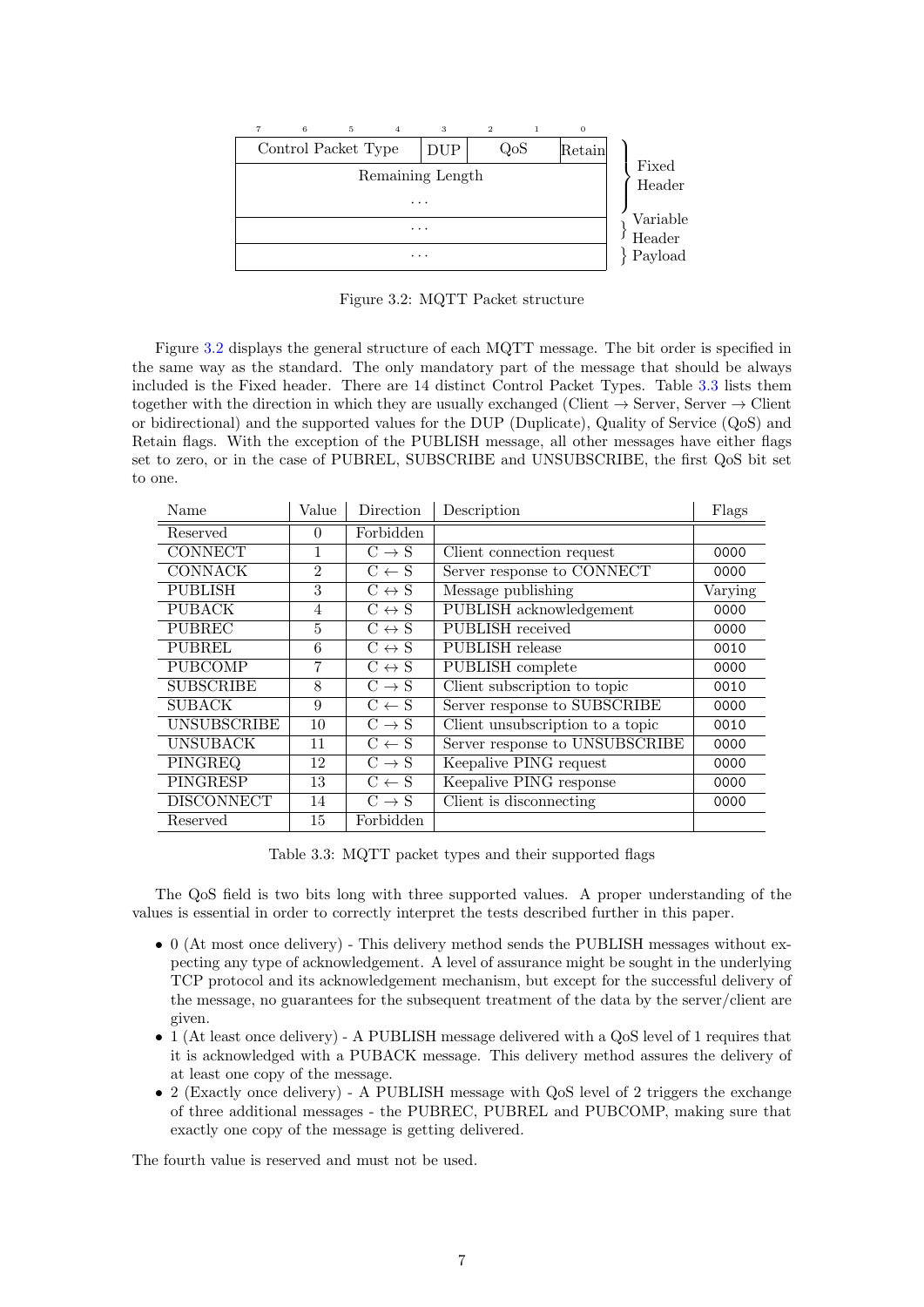

Figure [3.3](#page-9-1) shows the messages exchanged when a client publishes a message with QoS level of 1 (At least once delivery). After receiving the PUBACK message, the client may stay connected and send periodic keepalives using the PINGREQ message, or disconnect using the DISCONNECT message. The choice of behaviour should be made by whoever makes use of the protocol as means of message exchange and the specification allows both behaviours.

<span id="page-9-1"></span>Figure 3.3: MQTT message exchange during publishing

#### <span id="page-9-0"></span>3.4 Deriving the tests

The initial course of action was to check if the ASN.1 language could be used to define the MQTT message structure. The creators of certain protocols, such as the Simple Network Management Protocol version 2 (SNMPv2)<sup>[6](#page-9-2)</sup> have used ASN.1 as a FDT to define the Structure of the Management Information (SMI). It was also used for the definition of the format of the certificates in the X.509 cryptographic standard. Although ASN.1 proves to be a powerful language in those cases, it cannot be used to define correlation between the values it describes. For example the MQTT CONNECT message contains the two headers and the payload as defined by figure [3.2 on the pre](#page-8-0)[vious page.](#page-8-0) On the other hand, the PINGREQ message contains only the Fixed Header. Based on their Fixed Header, it is possible to distinguish between the two by looking at the Control Packet Type field, but ASN.1 does not support syntax for that. Therefore, a separate ASN.1 definition would have been required for each message type.

Upon closer inspection of the TTCN-3 module available in the Eclipse Titan git repository<sup>[7](#page-9-3)</sup> a relevant structure defining each message type was already available. Each possible MQTT message falls within the scope of the TTCN-3 unions defined in listing [3.1.](#page-9-4) More specifically, the message can either be treated as an octet (byte) string, or as a structure, which on its own is one of the 14 types of valid MQTT messages.

```
type union MQTT_v3_1_1_Message
2 \mid \{MQTT_v3_l1_lReqResp msg,
   o c t e t s t r in g raw _ message
  <u>]</u>
6
  type union MQTT_v3_1_1_ReqResp
 \{MQTT_v3_11_1Connect connect_msg,
10 MQTT_v3_1_1_Connack connack,
11 MQTT_v3_1_1_Publish publish,
12 MQTT_v3_1_1_Identifier puback,
13 MQTT_v3_1_1_Identifier pubrec,
14 MQTT_v3_1_1_Identifier pubrel,
15 MQTT_v3_1_1_Identifier pubcomp.
16 MQTT_v3_1_1_Subscribe subscribe
17 MQTT_v3_1_1_Suback suback,
18 MQTT_v3_1_1_Unsubscribe unsubscribe,
19 MQTT_v3_1_1_Identifier unsuback,
20 MOTT_v3_1_1_Empty pingreq.
21 MQTT_v3_1_1_Empty pingresp,
22 MQTT_v3_1_1_Empty disconnect_msg
23 }
```
Listing 3.1: A TTCN type defining union between all possible MQTT messages

Although the description of each different type of message is skipped in the paper, a simple example of a TTCN-3 template is displayed in listing [3.2 on the next page.](#page-10-0) It gives values for all

<span id="page-9-2"></span><sup>6</sup>Source: <https://tools.ietf.org/html/rfc2578>

<span id="page-9-3"></span><sup>7</sup>Source: <http://git.eclipse.org/c/titan/titan.ProtocolModules.MQTT.git>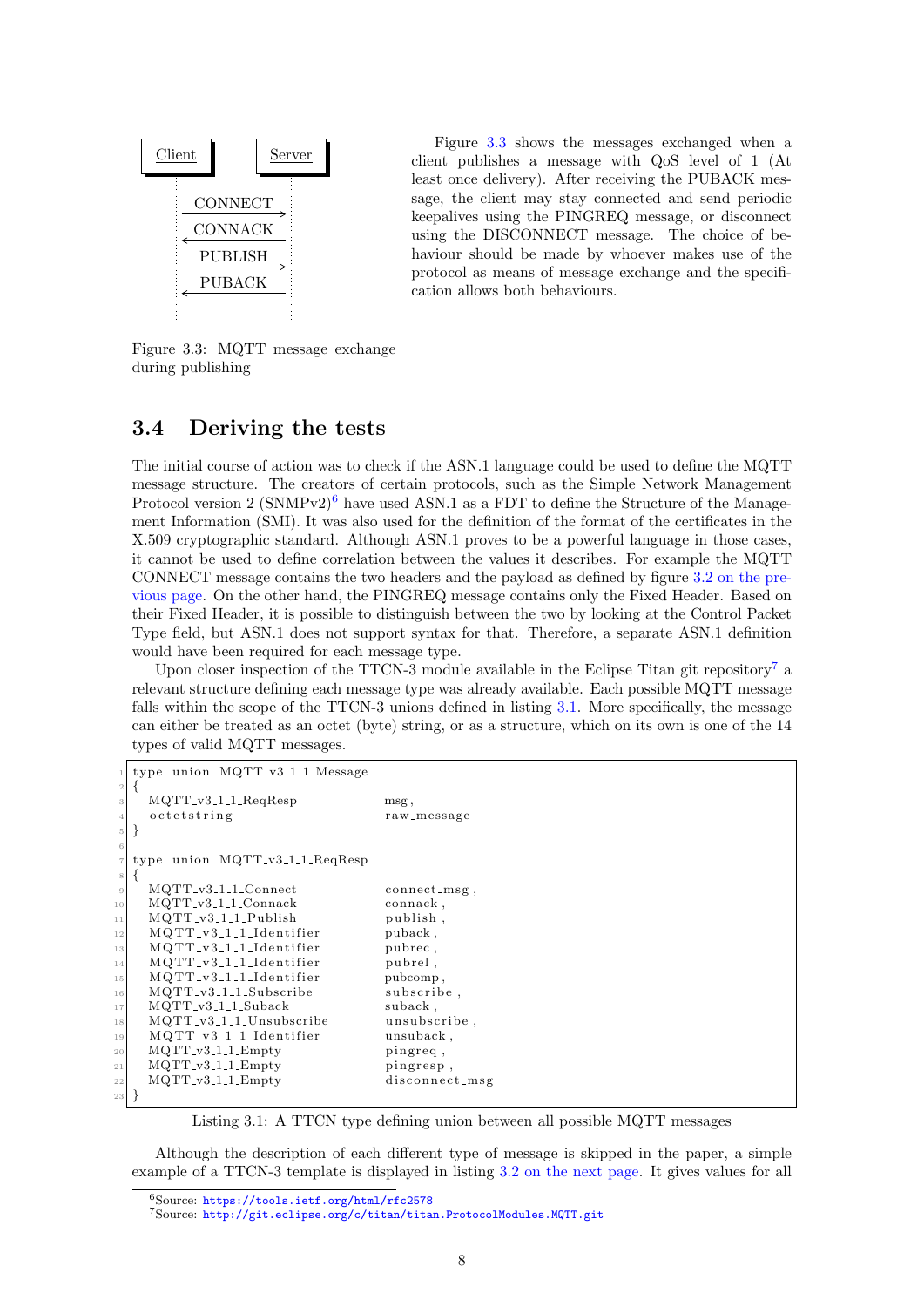the fields present in the CONNECT message. This specific template was found as an example in the Eclipse Titan Community Forums<sup>[8](#page-10-1)</sup>. Based on it, templates for additional types of messages were defined during the research.

```
template MQTT_v3.1.1.FTypes. MQTT_v3.1.1.Message t_Fconnect(integer p_id) := \{\text{msg} := \{connect_msg := \{header := { paceType := '0001'B, flags := '0000'B, remLength:= '00000000'O },
          nameLength := 0,
          name := "MOTT"
          \text{protocol-level} := 4,flags := {
            user_name_flag := '0'B,
10 password_flag := '0'B,
\begin{array}{rcl} \text{11} \\ \text{12} \end{array} will_retain := '0'B,
|12| will_qos := AT_MOST_ONCE_DELIVERY,
\begin{array}{ccc} \text{13} \\ \text{14} \end{array} will flag := \begin{array}{c} \text{'0'B}, \\ \text{clean session} \end{array}14 clean session :=15 \text{respectved} := '0' \text{B}16,
\begin{array}{rcl} \text{17} \\ \text{18} \end{array} keep_alive := 20480, // Due to endiandness, 20480 represents 10
_{18} payload := {
client_identifier := {stringLength := 0, stringItem := "TTCN-FUN" \& int2str (p_id)} ,
[20] will_topic := omit,
|21| will message := omit.
22 user_name := omit
23 password := omit
24 }
25 }
26 }
27}
```
Listing 3.2: A TTCN template for CONNECT messages

The use of templates does not only provide for easy definition of the messages that need to be sent, but also for recognition of the messages that are originated by the SUT and received in response to the test packets. Before proceeding to the description of how the tests were derived, one additional TTCN-3 construct needs to be discussed. This is the alt construct, similar to the switch/case construct in some programming languages. In the case of TTCN-3, it waits for one of the specified events to happen - either a response is received, the session is disconnected or a timer expires. As this construct is defined within a test case, each individual alternative defines the result of the test by using the setverdict clause - it is either a pass or a fail.

```
28 // Sends a message based on the t_data_connect function, using the above template
_{29} p. send (t_data_connect (v_cid));
30
31 / 5 tarts a one second timer
32 t . start (1.0)33 alt {
34
35 // For simplicity, the code assigning the v_retCode variable to the
\frac{36}{10} // value of the Return Code in the CONNACK message is skipped.
37 [ ] p. receive (ASP_RecvFrom : ?) \rightarrow value v_ASP_RecvFrom {
38 . . . .
_{39} if ( v_retCode == 0)
40 {
41 log ("Connection request accepted");
42 set verdict (fail)
43 }
44 e l s e
45 {
46 log("Connection request failed");
47 set verdict (fail)
48 }
49 };
50
|51| // The case when another TCP event like TCP reset is sent
\begin{array}{c|c|c|c|c|c} \hline 52 & \text{if} & \text{p} \text{ receive (ASP\_Event :?)} \rightarrow \text{value v_ASP\_Event } \end{array}log ("Unexpected ASPEvent !!!" , v_ASP_Event );
```

```
8Source: https://www.eclipse.org/forums/index.php?t=msg&th=1085301&goto=1765338
```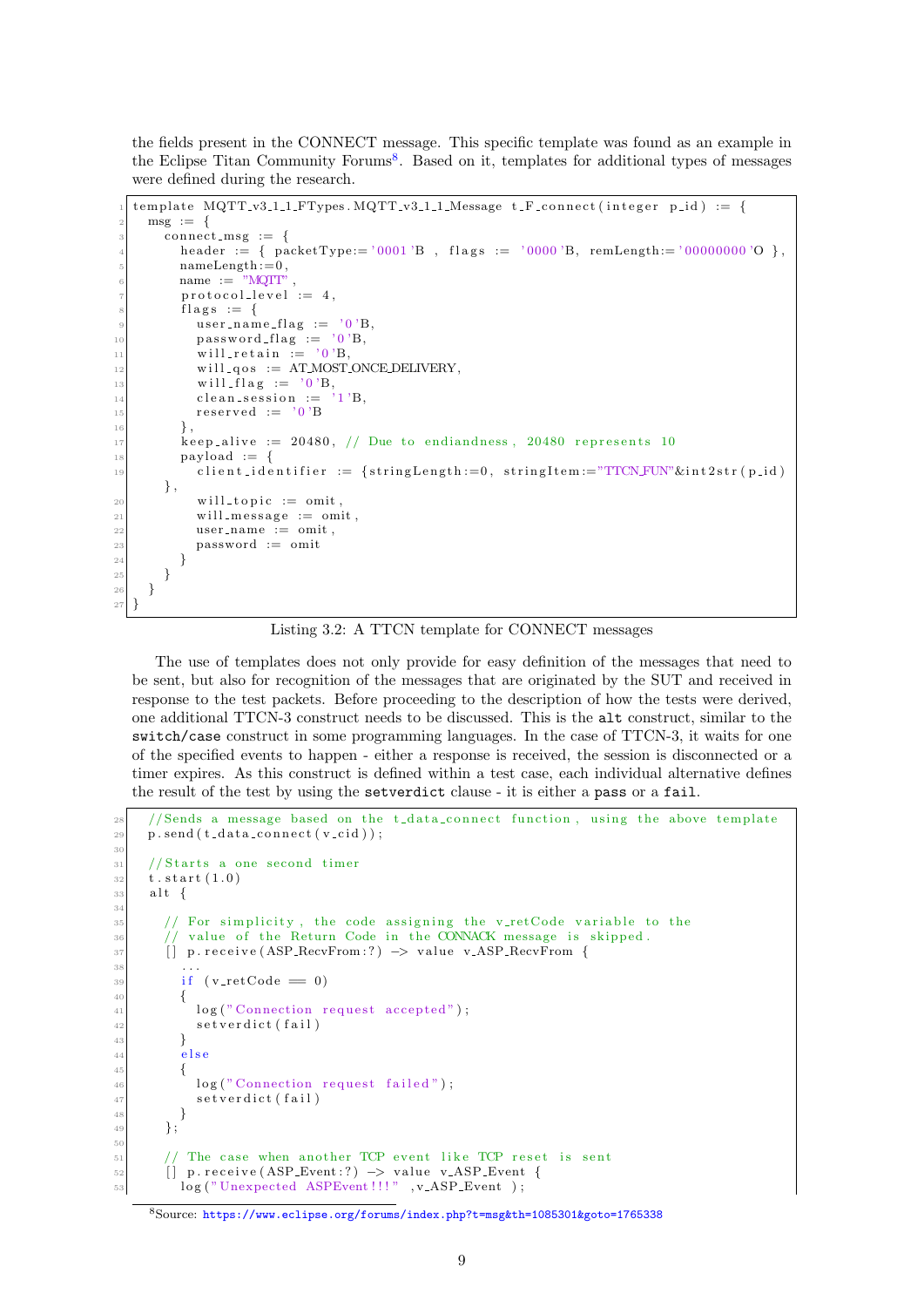```
s e t v e r dict (pass)
55 };
56
57 // The case of a timeout
58 [ ] t . time out {
\begin{bmatrix} 59 \end{bmatrix} log("No answer received. Setting verdict to fail.");
60 set verdict (fail)
61 }
62 }
```
Listing 3.3: An example of a TTCN alt statement

Having defined the most used TTCN-3 constructs, the next thing to be discussed is how the tests were derived. The *Conformance* section of the MQTT standard defines the normative requirements for both the server and the client implementations. In summary, all the statements specified with the word MUST as per RFC  $2119<sup>9</sup>$  $2119<sup>9</sup>$  $2119<sup>9</sup>$  have to be satisfied. Those requirements are further aggregated in Appendix B of the standard [\[2\]](#page-19-12). The tests derived herein were based on those specific statements. Figure [3.4](#page-11-1) shows a simplified visualisation of the test execution process followed during the research.



<span id="page-11-1"></span>Figure 3.4: Simplified model of the approach

The first example uses the normative requirements described in table [3.4](#page-11-2) and they are listed using their original definitions. Statement [MQTT-2.2.2-1] refers to Table 2.2, but this table number has been defined in the context of the original standard. In the current paper, the values of the Flag Bits, referred to in that table, are listed under the Flags column in table [3.3 on page 7.](#page-8-1)

| Statement Number                     | Normative Statement                                                        |
|--------------------------------------|----------------------------------------------------------------------------|
| $\left[\text{MQTT-2.2.2-1}\right]$   | Where a flag bit is marked as "Reserved" in Table 2.2 - Flag Bits, it is   |
|                                      | reserved for future use and MUST be set to the value listed in that table. |
| $\left[ \text{MQTT-2.2.2-2} \right]$ | If invalid flags are received, the receiver MUST close the Network Con-    |
|                                      | nection.                                                                   |

<span id="page-11-2"></span>Table 3.4: Normative requirements for Section 2.2.2 of the standard

The CONNECT message is an example of a message which should have its 4-bit flags section in the Fixed Header set to 0. Those bits are properly defined in the template described in listing [3.2](#page-10-0) [on the previous page.](#page-10-0) However, with the ability to dynamically add erroneous attributes to a template, available in Eclipse Titan version 6.2.0, they can easily be updated to a different value, for example 0010. Listing [3.4](#page-11-3) suggests two ways to achieve this - either through substituting the entire Fixed header in its octal form, or by substituting the flags section in the header.

If a message updated with the above values is sent to the SUT, according to [MQTT-2.2.2-2], the network connection should be closed in response. In that context, listing [3.3 on the previous](#page-10-2) [page](#page-10-2) makes more sense, as if in response to a CONNECT message with Fixed Header flags not set to 0 the servers sends back a CONNACK message with Return Code 0, that means that the server has accepted the connection. However, according to the standard, the client should have been disconnected. This makes the alt statement fall into the condition described on line 52 in listing [3.3 on the preceding page](#page-10-2) and set the overall verdict of the test to pass.

<span id="page-11-3"></span>Either substitute the entire Fixed header:

 $64$  @update (t\_F\_connect) with {

<span id="page-11-0"></span><sup>9</sup>Source: <https://tools.ietf.org/html/rfc2119>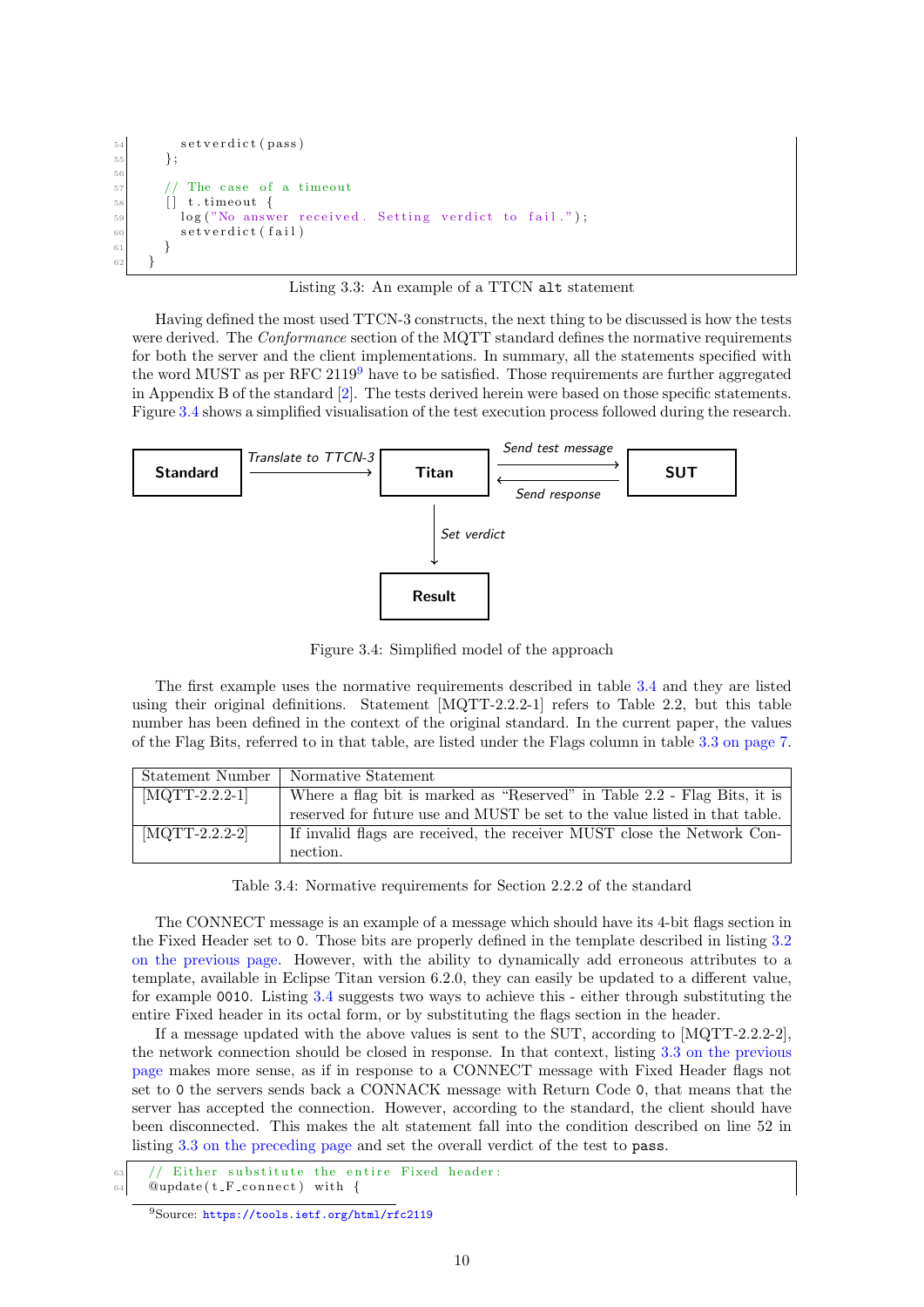```
\sigma<sub>65</sub> erroneous (msg.connect_msg.header) "value := '1300000000'O "
66 }
67
68 // Or update only the flags field.
69 \qquad Qupdate (t_F_connect) with {
\sigma erroneous (msg.connect_msg.header.flags) "value := '0010'B "
71 }
```
Some of the tested systems responded to the erroneous message as specified by the standard, while others were not conforming and accepted the malformed connect message. Test cases were also defined for several other normative requirements listed in section [3.5.](#page-12-0)

## <span id="page-12-0"></span>3.5 Tested normative requirements

The MQTT standard sets more than 140 different normative requirements. Some of them are aimed at the server implementations, others are designed to specify the client behaviour. When given functionality is not specific only for the server or the client, the requirement should be met by both. While some normative statements govern the message exchange, others define the expected message storage capabilities of the MQTT-compliant devices. This research is focused mainly on the proper message exchange. However, TTCN-3 provides means to define more sophisticated test cases capable of verifying the message retention as well.

Using the TTCN-3 language a total of 13 tests were defined. Their execution was automatic, requiring the change only of the IP address of the SUT. The normative statements, for which the tests were defined, can be found in table [3.5 on the following page.](#page-13-1) They were selected in an attempt to cover as many different aspects of the MQTT message exchange defined in sections 2 and 3 of the standard, as possible. Therefore the list of the normative requirements tested, aims to be a search in breadth, more than in depth.

In some cases the requirements are clear about what the outcome of a certain test should be - for example when closing the network connection is specified. In other cases, like in [MQTT-3.12.4-1], the requirements are not clear about what should happen if a message different than a PINGRESP is sent to acknowledge a PINGREQ. The lack of precision does not prevent the derivation of a test case which expects a PINGRESP as the only positive outcome. The client behaviour in case of the opposite depends entirely on how does the implementer of the protocol understand the requirement.

Listing 3.4: Update the CONNECT template with erroneous values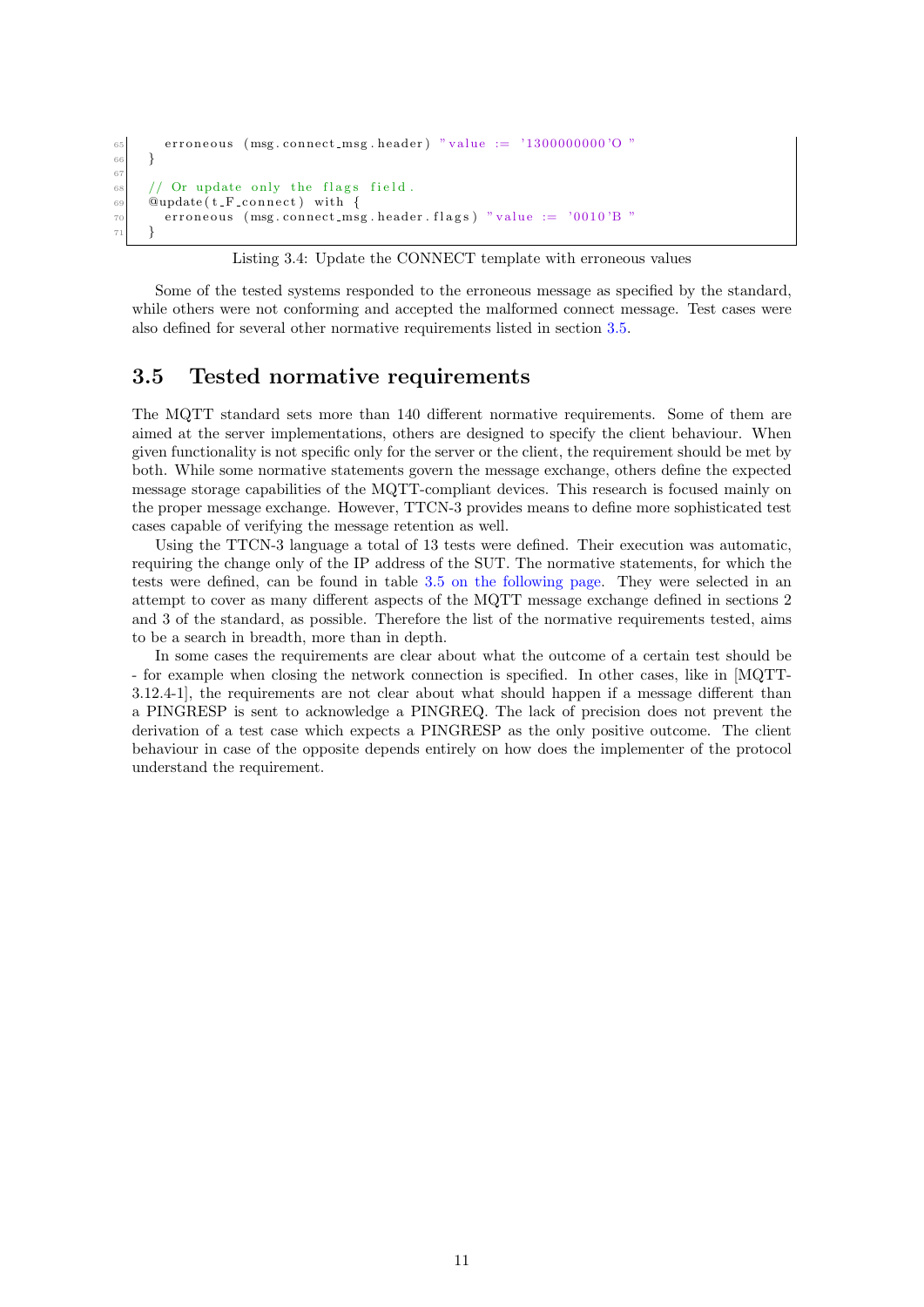| <b>Statement Number</b>            | Normative Statement                                                        |  |  |  |  |  |  |  |
|------------------------------------|----------------------------------------------------------------------------|--|--|--|--|--|--|--|
| $[MQTT-2.2.2-1]$                   | Where a flag bit is marked as "Reserved" in Table 2.2 - Flag Bits, it is   |  |  |  |  |  |  |  |
|                                    | reserved for future use and MUST be set to the value listed in that table. |  |  |  |  |  |  |  |
| $\overline{\text{MQTT-2.2.2-2}}$   | If invalid flags are received, the receiver MUST close the Network Con-    |  |  |  |  |  |  |  |
|                                    |                                                                            |  |  |  |  |  |  |  |
|                                    | nection.                                                                   |  |  |  |  |  |  |  |
| $[MQTT-2.3.1-1]$                   | SUBSCRIBE, UNSUBSCRIBE, and PUBLISH (in cases where $QoS > 0$ )            |  |  |  |  |  |  |  |
|                                    | Control Packets MUST contain a non-zero 16-bit Packet Identifier.          |  |  |  |  |  |  |  |
| $\overline{\text{MQTT-3.1.0-1}}$   | After a Network Connection is established by a Client to a Server, the     |  |  |  |  |  |  |  |
|                                    | first Packet sent from the Client to the Server MUST be a CONNECT          |  |  |  |  |  |  |  |
|                                    | Packet.                                                                    |  |  |  |  |  |  |  |
| $\overline{\text{[MQTT-3.1.0-2]}}$ | The Server MUST process a second CONNECT Packet sent from a Client         |  |  |  |  |  |  |  |
|                                    | as a protocol violation and disconnect the Client.                         |  |  |  |  |  |  |  |
| $\overline{\text{MQTT-3.1.2-2}}$   | The Server MUST respond to the CONNECT Packet with a CONNACK               |  |  |  |  |  |  |  |
|                                    | return code 0x01 (unacceptable protocol level) and then disconnect the     |  |  |  |  |  |  |  |
|                                    | Client if the Protocol Level is not supported by the Server.               |  |  |  |  |  |  |  |
| $\overline{\text{MQTT-3.1.2-24}}$  | If the Keep Alive value is non-zero and the Server does not receive a      |  |  |  |  |  |  |  |
|                                    | Control Packet from the Client within one and a half times the Keep        |  |  |  |  |  |  |  |
|                                    | Alive time period, it MUST disconnect the Network Connection to the        |  |  |  |  |  |  |  |
|                                    | Client as if the network had failed.                                       |  |  |  |  |  |  |  |
| $\overline{\text{MQTT-3.1.3-8}}$   | If the Client supplies a zero-byte ClientId with CleanSession set to $0$ , |  |  |  |  |  |  |  |
|                                    | the Server MUST respond to the CONNECT Packet with a CONNACK               |  |  |  |  |  |  |  |
|                                    | return code 0x02 (Identifier rejected) and then close the Network Con-     |  |  |  |  |  |  |  |
|                                    | nection.                                                                   |  |  |  |  |  |  |  |
| $[MQTT-3.3.1-4]$                   | A PUBLISH Packet MUST NOT have both QoS bits set to 1. If a Server         |  |  |  |  |  |  |  |
|                                    | or Client receives a PUBLISH Packet which has both QoS bits set to 1 it    |  |  |  |  |  |  |  |
|                                    | MUST close the Network Connection.                                         |  |  |  |  |  |  |  |
| $\overline{\text{MQTT-3.6.1-1}}$   | Bits 3,2,1 and 0 of the fixed header in the PUBREL Control Packet are      |  |  |  |  |  |  |  |
|                                    | reserved and MUST be set to 0,0,1 and 0 respectively. The Server MUST      |  |  |  |  |  |  |  |
|                                    | treat any other value as malformed and close the Network Connection.       |  |  |  |  |  |  |  |
| $\overline{\text{[MQTT-3.8.1-1]}}$ | Bits 3,2,1 and 0 of the fixed header of the SUBSCRIBE Control Packet are   |  |  |  |  |  |  |  |
|                                    | reserved and MUST be set to 0,0,1 and 0 respectively. The Server MUST      |  |  |  |  |  |  |  |
|                                    | treat any other value as malformed and close the Network Connection.       |  |  |  |  |  |  |  |
| $\overline{\text{MQTT-3-8.3-4}}$   | The Server MUST treat a SUBSCRIBE packet as malformed and close the        |  |  |  |  |  |  |  |
|                                    | Network Connection if any of Reserved bits in the payload are non-zero,    |  |  |  |  |  |  |  |
|                                    | or $QoS$ is not $0,1$ or 2.                                                |  |  |  |  |  |  |  |
| $\overline{\text{MQTT-3.12.4-1}}$  | The Server MUST send a PINGRESP Packet in response to a PINGREQ            |  |  |  |  |  |  |  |
|                                    | packet.                                                                    |  |  |  |  |  |  |  |
|                                    |                                                                            |  |  |  |  |  |  |  |

<span id="page-13-1"></span>Table 3.5: Normative requirements tested during the research

## <span id="page-13-0"></span>3.6 The possible role of TLA+

The test derivation process described thus far makes use of the normative requirements listed in the MQTT standard. The values for the test cases were picked manually and at random, while still making sure that they should not be acceptable according to the standard. This technique is similar to the fuzzing method, which is designed to throw invalid, malformed or random data at a certain implementation and study what happens when it misbehaves. However, when building a test case, its author should be able to specify what the expected result should be. The verdict of the test case depends on the interpretation its author gave it. This is what makes it hard for the tester to assign correct verdicts in the case when the tests are done with random or scrambled variables.

At this point a change in the approach was attempted. As previously described in section [2.2](#page-4-0) [on page 3,](#page-4-0) other authors have used the TLA+ language for protocol design verification. Despite of the fact that it cannot be used to directly interact with the SUT, given that a proper formal definition of a protocol exists, the TLA+ Model Checker can produce execution paths leading to a certain behaviour. For example if it is tasked to search for a message that should be rejected, the model can produce an execution path that leads to that behaviour.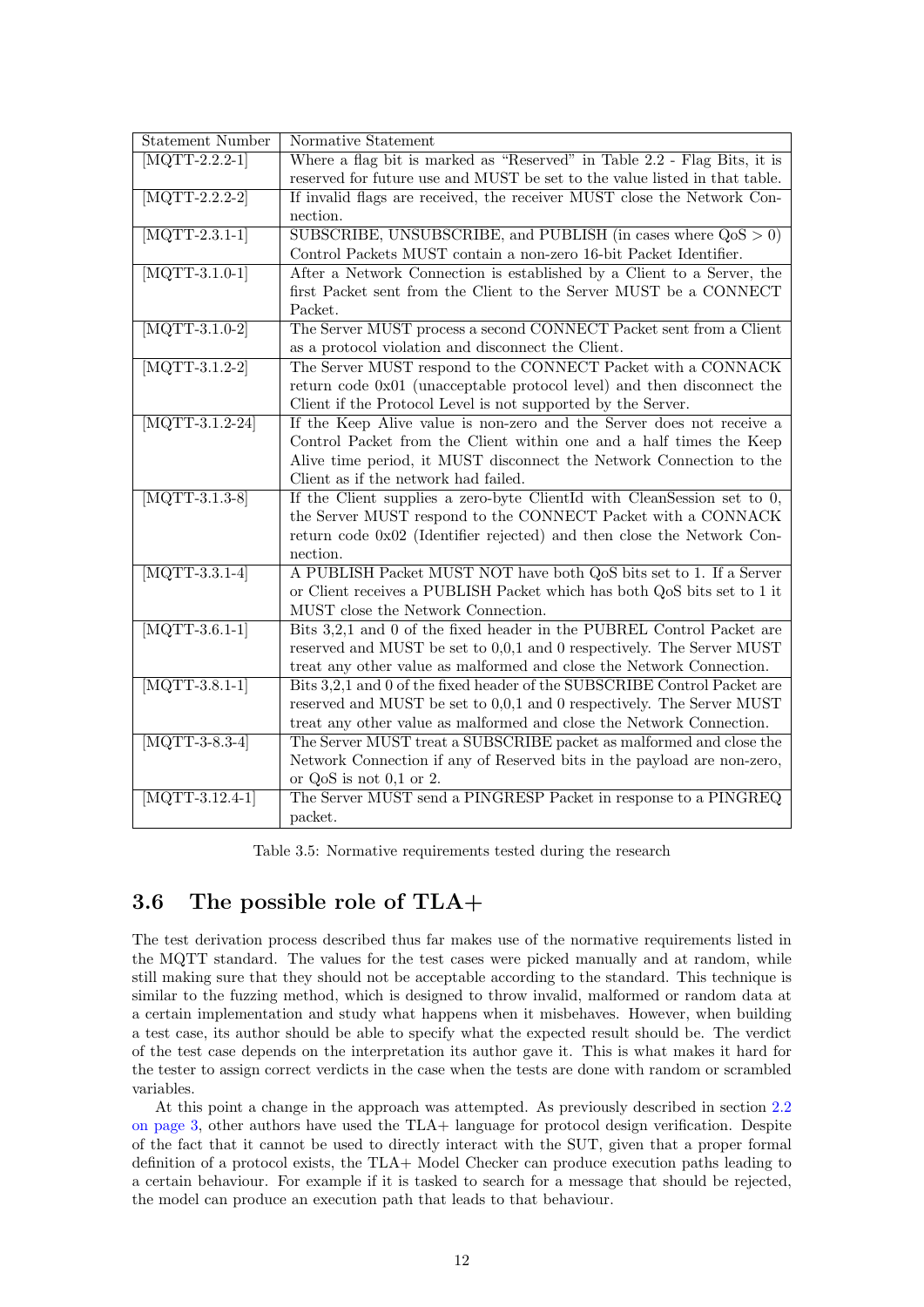A proper TLA+ definition of the MQTT protocol should be able to describe the behaviour of both the client and the server. As the Model Checker has the ability to pick values at random from a set of predefined ones, it can explore numerous cases and patterns of message exchange. For example if the QoS value is defined as  $Q \circ S \in [0; 2]$  a random value in that range can be selected and tested. The Client and Server processes' behaviour can be modelled depending on the values that they receive. As the QoS field is 2 bits long, its values can actually be in the range  $Q \circ S \in [0,3]$ with 3 being a Reserved value which should not be accepted and treated as an error.

EXTENDS Naturals, TLC VARIABLES srvMsq. clMsq. pc  $vars \triangleq$  (srvMsq, clMsq, pc) *Init*  $\triangleq \wedge$  *srvMsg*  $\in$  0...15  $\wedge$   $\emph{clMsg} \in 0$ ...15  $\wedge pc =$  "Initial" *Initial*  $\triangleq \wedge pc =$  "Initial"  $\wedge$  clMsq' = 0  $\wedge$   $srv\check{M}sg' = 0$  $\wedge pc'$  = "Sendping" Sendping  $\triangleq \wedge pc =$  "Sendping"  $\wedge$   $\ensuremath{\textit{clMsg\!}\xspace' = 12$  $\wedge$   $srvMsg' = 0$  $\wedge pc' =$  "Sendresp" Sendresp  $\triangleq \wedge pc =$  "Sendresp"  $\wedge$  IF  $clMsg = 12$ THEN  $\land$  srv $Msq' = 13$ ELSE  $\land$  srv $Msg' = 0$  $\wedge$   $clMsg' = 0$  $\wedge pc' =$  "Done"  $\begin{array}{rcl} Next \ \triangleq & Initial \lor Sendping \lor Sendresp \end{array}$  $\vee$  (pc = "Done"  $\wedge$  UNCHANGED vars)  $Spec \triangleq Init \wedge \Box[Next]_{vars}$ Termination  $\triangleq \Diamond (pc = \text{``Done''})$ 

<span id="page-14-0"></span>Figure 3.5: An example of the MQTT keepalive message exchange

While modelling the behaviour of the Client and the Server, one can choose whether he or she wants to include the cases when erroneous values are exchanged. By doing so, execution traces that lead to message rejection by the modelled processes can be observed. When those execution paths are translated to the TTCN-3 language, new test cases with a clear verdict to expect can be defined. The TLA+ Model Checker can be configured to look either for messages that should not be accepted, or for those that are conforming to the standard. The model checking is performed in a breadth first manner until the predefined conditions are met. Once an execution path is pinpointed, the model can be relaxed to not include the same result in consequent tests. The downside of this approach is that it may suffer from the so called state explosion, due to the nature of the breadth first search.

The MQTT Keepalive exchange involving the PIN-GREQ and PINGRESP message types was modelled, by only specifying what Control Packet Type value in the Fixed Header is exchanged. The definition is shown in figure [3.5.](#page-14-0) The Model Checker can be used to verify which types of messages lead to successfully reaching the Done value of the pc variable.

If the keepalive is the only message exchange defined by the protocol, then this model would have been enough to derive all possible execution paths. However, according to the standard, the keepalive messages are only exchanged in the absence of other messages. They are not expected as the first messages exchanged after the TCP

connection is established. For this reason this simplified TLA+ model could not be used to derive a TTCN-3 test. Given that the sample model has no definition and check for the flag fields, more work needs to be done in order to successfully derive TTCN-3 tests based on a TLA+ model. There is no guarantee that such an approach would be successful, but there is also no indication that it would not be.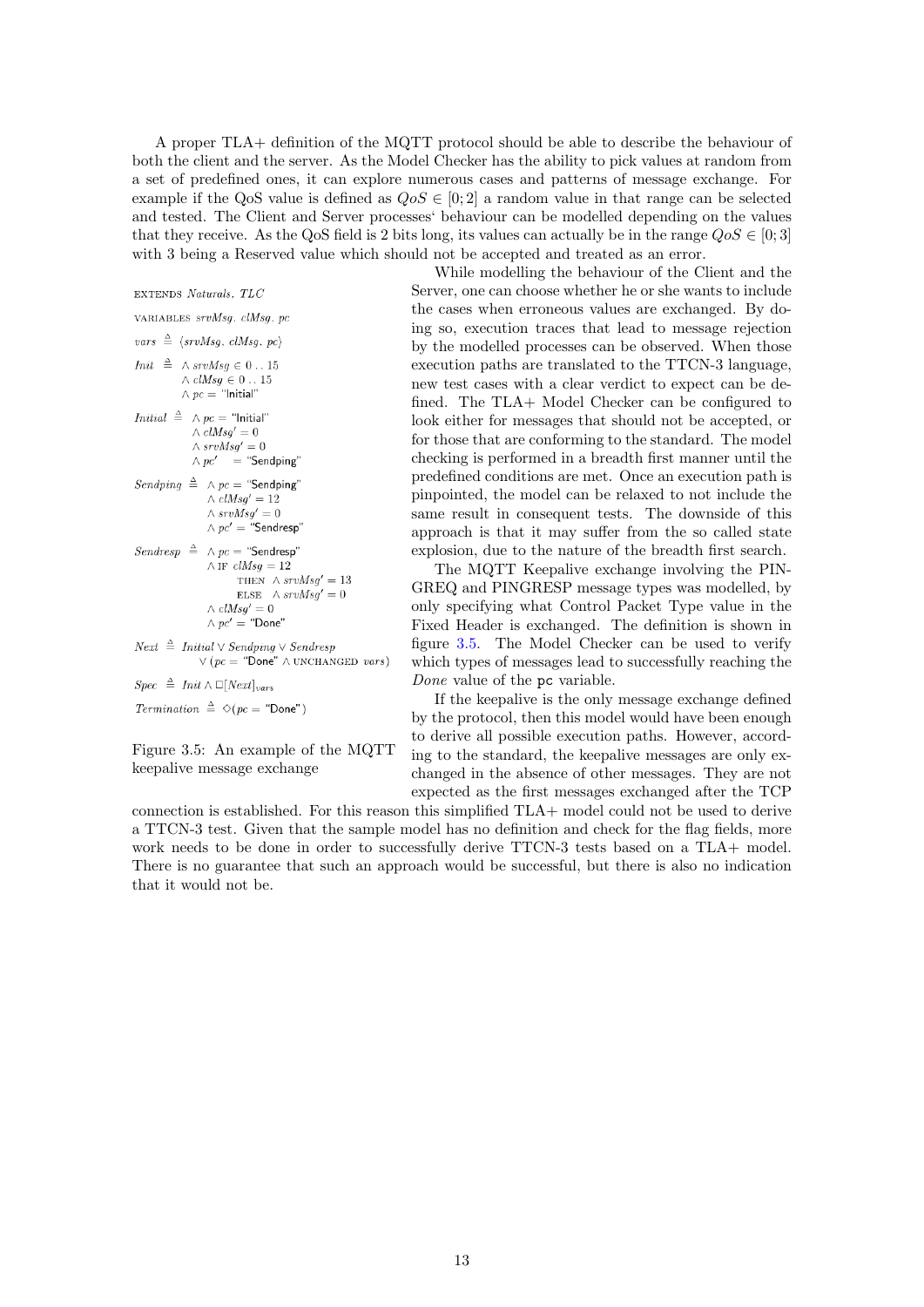# <span id="page-15-0"></span>4. Results

The conformance to the requirements in table [3.5 on page 12](#page-13-1) of the three selected implementations was tested and the results are listed in table [4.1.](#page-15-1)

|           | $\mathbf{\Omega}$<br>$\cdot$<br>$\mathbf{\Omega}$<br>$\mathbf{\Omega}$ | ∞<br>N | ದ<br>ొ | −<br>−<br>٠<br>$\infty$ | $\mathbf{\sim}$<br>٠.<br>ొ | $\sim$<br>ొ | 4<br>$\mathcal{C}$<br>Ń<br>↽<br>$\bullet$<br>S | $\infty$<br>ಌ<br>−<br>S | ↤<br>$\overline{\phantom{0}}$<br>S<br>∞ | ↽<br>−<br>ం<br>S | $\overline{\phantom{0}}$<br>$\infty$<br>ന | ب<br>٠.<br>$\infty$<br>ొ | ব<br>$\mathbf{\Omega}$<br>$\overline{\phantom{0}}$<br>ကံ |
|-----------|------------------------------------------------------------------------|--------|--------|-------------------------|----------------------------|-------------|------------------------------------------------|-------------------------|-----------------------------------------|------------------|-------------------------------------------|--------------------------|----------------------------------------------------------|
| Mosquitto |                                                                        |        |        |                         |                            |             |                                                |                         |                                         |                  |                                           |                          |                                                          |
| Emqtt     |                                                                        |        |        |                         |                            |             | $\times$                                       |                         |                                         | $\times$         |                                           |                          |                                                          |
| RabbitMQ  | $\checkmark$                                                           |        |        |                         |                            |             | $\checkmark$                                   |                         |                                         | $\checkmark$     |                                           |                          |                                                          |

Normative Requirements

<span id="page-15-1"></span>Table 4.1: Results of the testing against the normative requirements

While it was not surprising for the implementations to be able to pass a test, it was not expected that all of them would be failing in their conformance to the same normative requirement. This has happened with the test designed around requirement [MQTT-2.3.1-1]. It states that the Packet ID should be greater than zero when certain types of messages with QoS level greater than 0 are exchanged. As an example, the Packet ID in the PUBLISH message is used to confirm the successful delivery of the message. In the case of QoS level of 1, a PUBACK message is used. QoS level of 2 triggers the exchange of PUBREC, PUBREL and PUBCOMP messages and all of them carry the same Packet ID. In this case, the test was built using QoS level of 1. Regardless of the fact that none of the implementations is compliant to that requirement, no way was identified in which such a misbehaviour might lead to a compromise. At least not with any higher chance than a message with a different Packet Identifier. Furthermore, this is a requirement for which the standard does not specify what reaction should be triggered. Therefore, the assumption in the test was that at least no PUBACK message acknowledging the delivery should be expected. The results in table [4.1](#page-15-1) show that all the tested implementations sent a PUBACK in response to a PUBLISH message with QoS set to 1 and a Packet Identifier set to 0.

Another common reason for the failure of the test cases is the improper checking if the Flags in the Fixed Header are set to their reserved values as specified in table [3.3 on page 7.](#page-8-1) It is worth mentioning that RabbitMQ does not claim support for MQTT 3.[1](#page-15-2).1 messages with  $QoS$  level  $2<sup>1</sup>$ . However, this explains the failure of only the [MQTT-3.6.1-1] test case.

Only two of the specified tests are enough to distinguish between the three different implementations. For example, the results from testing the [MQTT-3.1.2-2] and [MQTT-3.8.1-1] normative requirements may be interpreted the following way:

- The Mosquitto implementation provides a positive outcome for both test cases.
- The Emqtt implementation fails both test cases.
- RabbitMQ fails the first test case, but passes the second one.

No Common Vulnerability Exposures  $(CVE)^2$  $(CVE)^2$  with publicly known security vulnerabilities were found directly targeting the interactions of the daemons over the network. However, there are some vulnerabilities already available for other parts of the implementation. If an attacker manages to fingerprint the running service, he might be able to utilise a publicly known or not yet disclosed, present or future vulnerability associated with it. The consequences might be various, as previous research shows that there are already plenty of devices communicating through MQTT.

<span id="page-15-2"></span><sup>1</sup>Source: <https://www.rabbitmq.com/mqtt.html>

<span id="page-15-3"></span><sup>2</sup>Source: <https://cve.mitre.org/>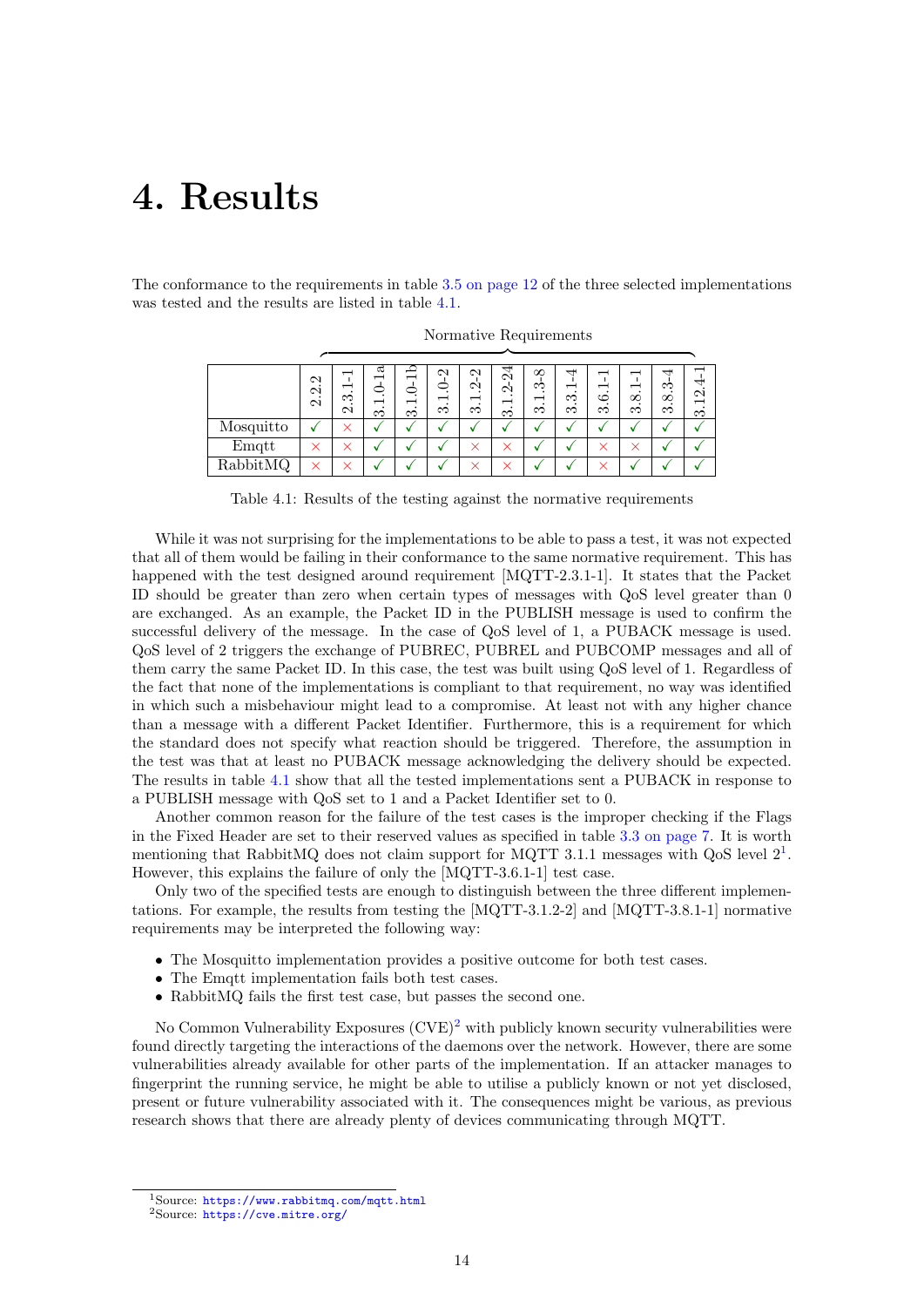## <span id="page-16-0"></span>5. Discussion

The present research was focused on testing the implementation of the MQTT protocol. From a security perspective, one of the main problems of this study is that it focuses on the implementation verification without knowing if the standard, whose implementation is considered, is secure itself. Taking this into account, it is possible to find an implementation that is perfectly compliant to a faulty standard. The standards usually originate from large organisations and standardisation bodies having abundance of experienced people contributing to them. In addition to that, public discussions about the protocol definitions also take place. This makes the mistakes in the protocol design less likely to happen. On the other hand, the development process in smaller companies is supervised by fewer people, which makes the mistakes more likely. Therefore, when that company makes a decision to support a given protocol, the chance for internal error rises. This makes the testing of the software more likely to reveal problems than the testing of the protocol itself.

Not adhering to a standard does not automatically render a given implementation unsafe. Albeit unlikely, it might be the case that a certain set of developers have isolated a problem with the standard itself and chose not to adhere to it. None of the discrepancies in the tested implementations, listed in section [4 on the previous page,](#page-15-0) lead to a direct vector for exploitation. However, the different compliance levels can be used to perform fingerprinting and immediately identify the running implementation. This could be the first step in an attack, helping to pick the proper attack vectors and tools, known to work against a specific application.

RabbitMQ, one of the tested implementations, does not claim support for QoS level 2 message exchange. However, only one of the test cases is based on such exchange. This means that it should implement properly the rest of the normative requirements.

The testing during this research involves sending messages to the SUT and studying their responses. This can also be considered as black-box testing, which involves no prior knowledge of the tested system. All the tested implementations have their source code fully or partially available in public git repositories, but it was not used during the development of the test cases. The reason why the code review was avoided was to make the approach applicable to implementations with closed source such as  $HiveMQ<sup>1</sup>$  $HiveMQ<sup>1</sup>$  $HiveMQ<sup>1</sup>$  and the others like it.

The MQTT protocol provides the notion of user authentication. It also supports message exchange over an encrypted TLS channel. Despite of these facts, the servers found to be running by both the Shodan search in [3.2 on page 5](#page-6-2) and Lucas Lundgren [\[12\]](#page-19-13) do not seem to employ any of those.

The interpretations of the requirements done herein are based on a natural human language. Sometimes this mean of expression lacks expressive capabilities and leaves certain details underspecified. An example for this is the behaviour that should be expected in the [MQTT-2.3.1-1] test case which failed for all the studied implementations. If the protocol is described in a formal language, certain or probably even all of the ambiguities would be avoided. This idea is not new, as it was already proposed by some authors whose work was studied in section [2 on page 2.](#page-3-0) There is a way to make use of the formal definition in the testing phase as well. If, for example, the formal definition was done using TLA+, it might have been possible to derive values for the tests by running the TLA+ Model Checker. It might be even possible to distinguish behaviours supported by the protocol from those that should be rejected. However, the study of the possible usage of this specific formal method is suggested as future work.

<span id="page-16-1"></span><sup>1</sup>Source: <http://www.hivemq.com/>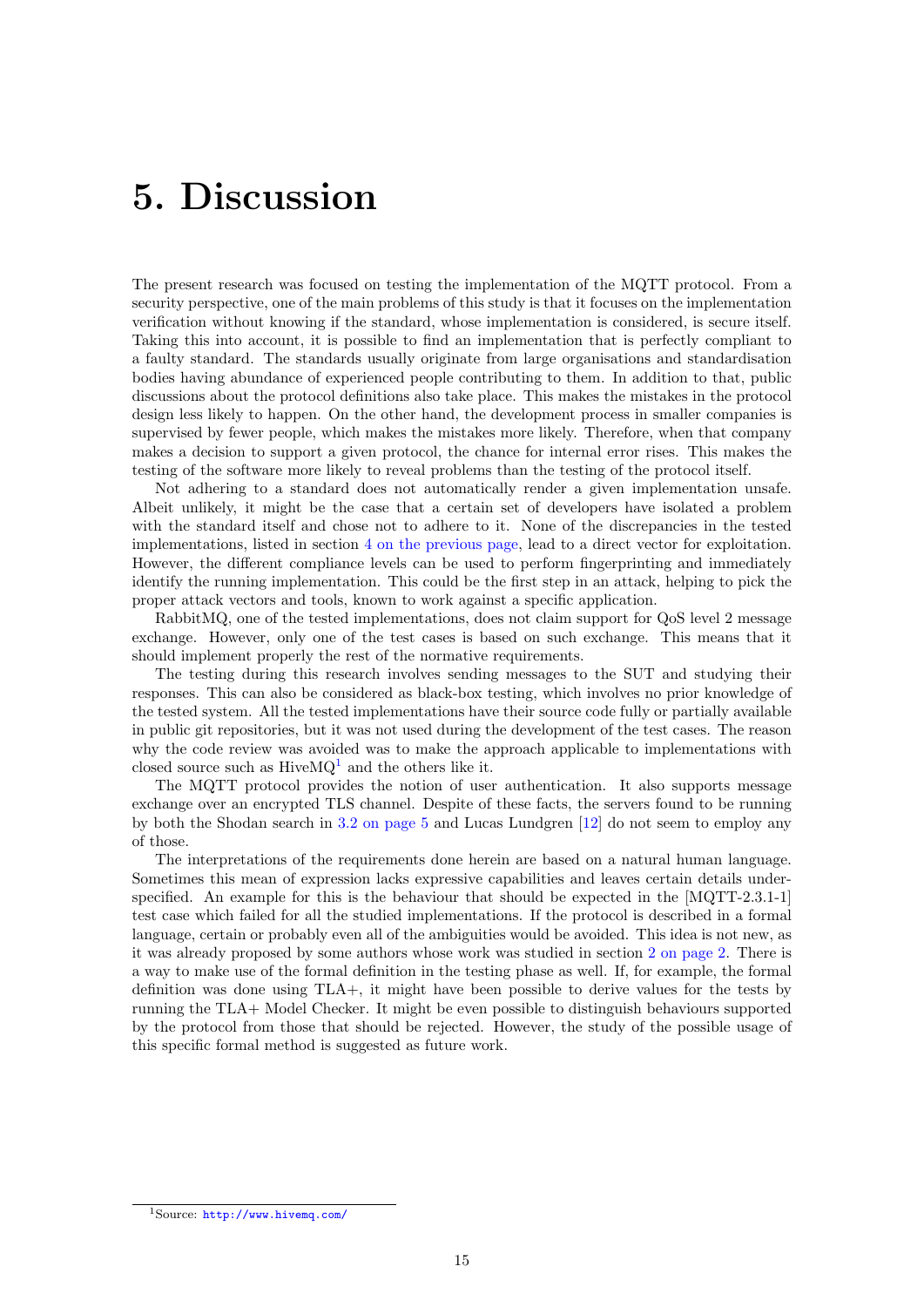# <span id="page-17-0"></span>6. Conclusion

The current research has identified several possible formal methods which were shown to be suitable for testing of communication protocols. They involve techniques from the Set theory, First-order logic, Finite-state machines, Labelled transition systems and others. Previous research making use of all of them was also studied and summarised herein. A decision to use TTCN-3 was made, as it is endorsed by three large standardisation organisations - ETSI, ISO and ITU. It has the ability not only to describe the expected behaviour of a given protocol, but also to execute the defined tests.

As a second step, a subset of the conformance requirements specified in the MQTT version 3.1.1 standard were interpreted into the TTCN-3 language [\[13\]](#page-19-15). None of the three tested implementations proved to be fully compliant to the standard, according to those tests. Furthermore, each specific implementation failed a different subset of the tests. It was shown that only two of those tests could be sufficient to distinguish between the three tested implementations. This form of fingerprinting can be used to additionally plot attack vectors against the services. This would not have been possible if the tested systems met the conformance requirements specified in the standard.

## Future work

<span id="page-17-1"></span>The following ideas are suggested as future work:

- The MQTT protocol can be formally defined using the TLA+ language. This would benefit in two ways - it would give ground for testing whether the protocol definition itself is correct and it would also provide new input for the tests.
- The execution of the TLA+ model might be able to provide basis for automated test derivation. For example, the modelled message exchange can be mapped into a TTCN-3 test case and fired against a real system. Such approach might be possible not only for MQTT, but for any other protocol governing data exchange.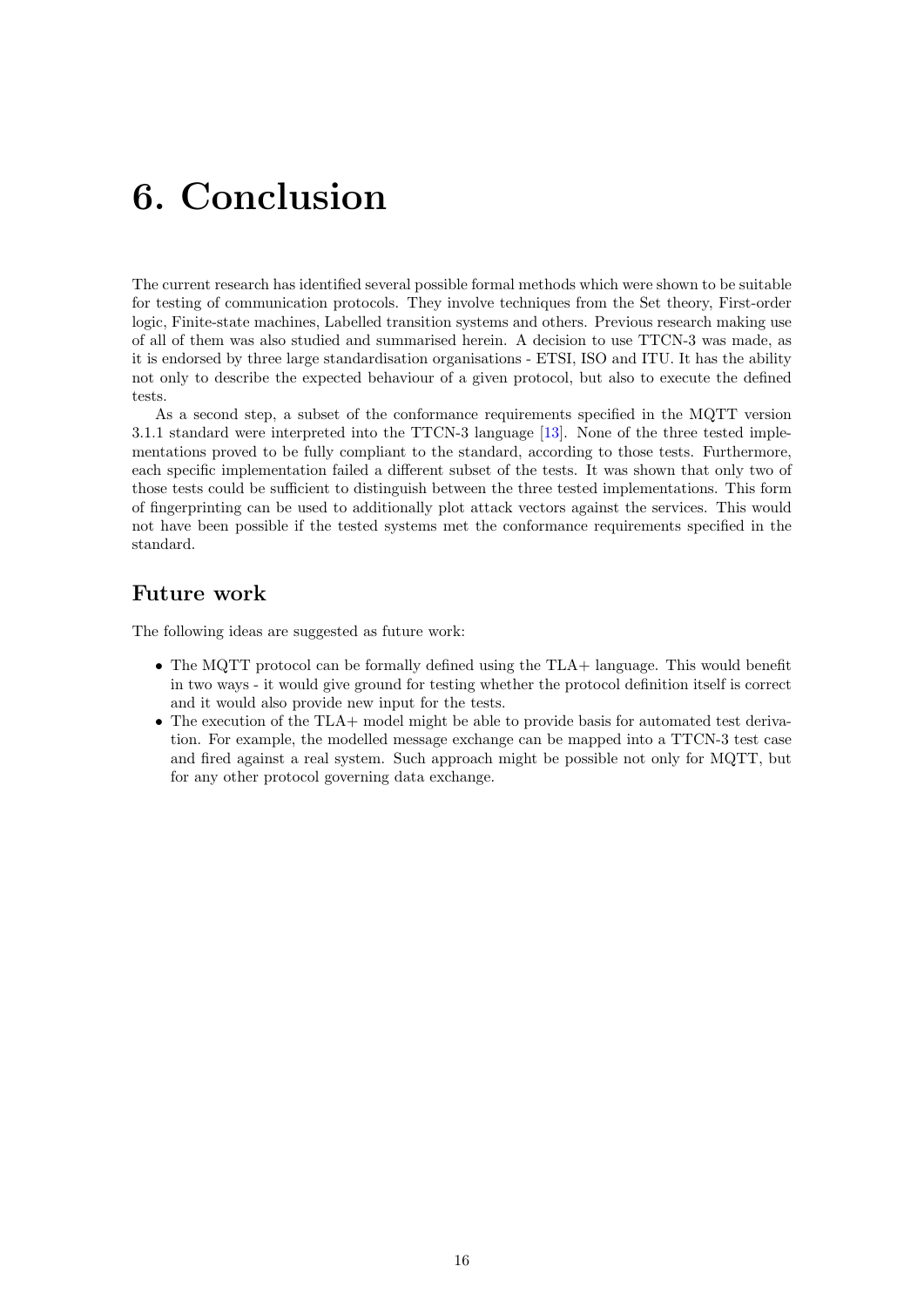# Glossary

- ASN.1 Abstract Syntax Notation 1. 3, 5, 8
- CoAP Constrained Application Protocol. 5
- DDoS Distributed Denial of Service. 1
- DoS Denial of Service. 3
- ETSI European Telecommunications Standards Institute. 2, 5, 16
- FDT Formal Description Technique. 2, 3, 8
- IDE Integrated Development Environment. 6
- IDL Interface Description Language. 3
- IoT Internet of Things. 1, 3, 5
- IRC Internet Relay Chat. 6
- ISO International Organisation for Standardisation. 1, 2, 5, 16
- ITU International Telecommunication Union. 2, 5, 16
- JSON JavaScript Object Notation. 5
- MQTT Message Queue Telemetry Transport. 1–8, 10–16
- MSC Message Sequence Chart. 2
- QoS Quality of Service. 7, 8, 13, 14
- SDL Specification and Description Language. 2
- SIP Session Initiation Protocol. 2
- SUT System Under Test. 5, 6, 9–12, 15
- TCP Transmission Control Protocol. 6
- TLA+ Temporal Logic of Actions plus. 3, 12, 13, 15, 16
- TTCN-3 Test and Test Control Notation version 3. 1–3, 5, 8–11, 13, 16
- TTN The Things Network. 1
- URN User Requirements Notation. 2
- XML Extensible Markup Language. 3, 5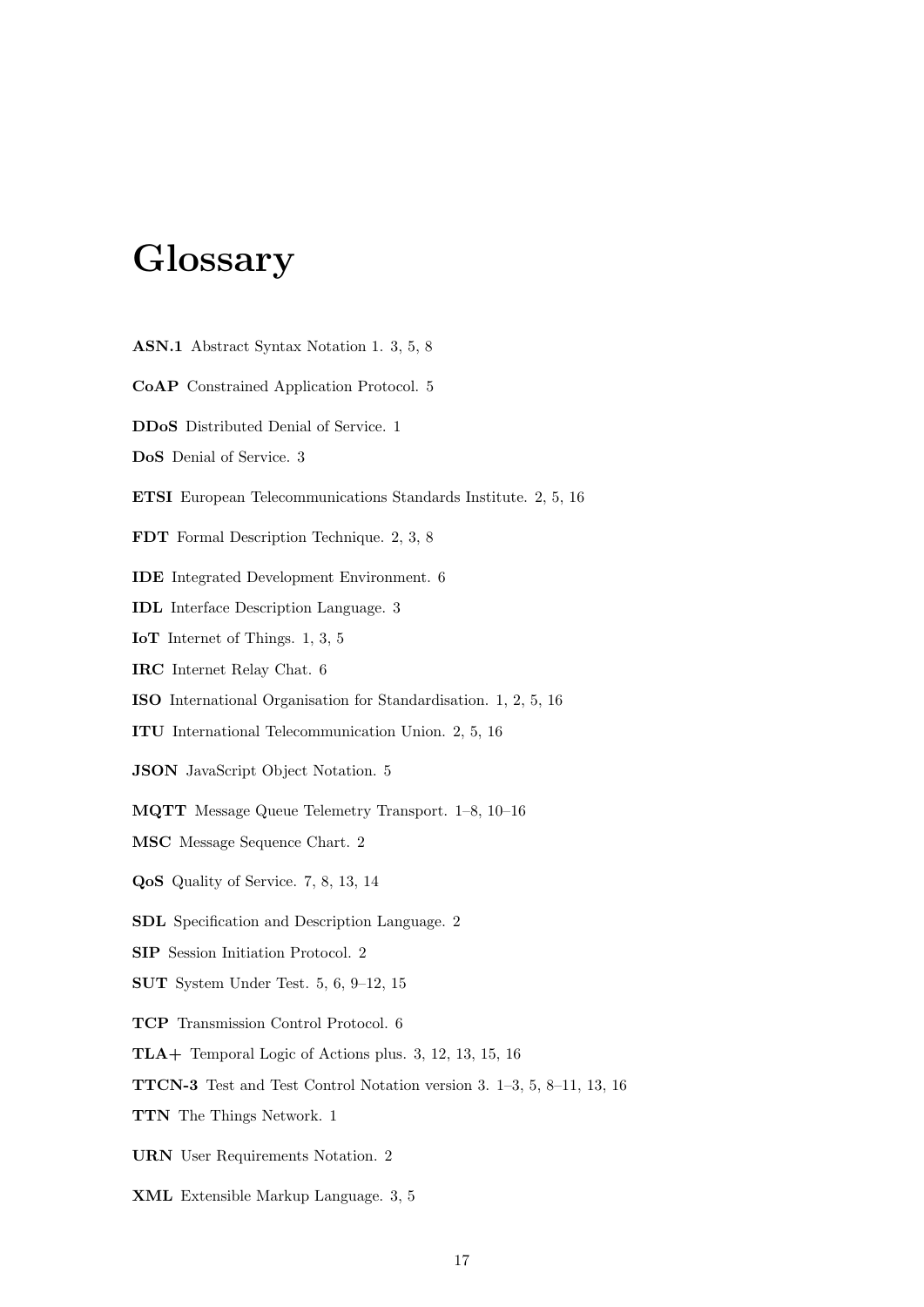## Bibliography

- <span id="page-19-0"></span>[1] K. Angrishi. Turning Internet of Things (IoT) into Internet of Vulnerabilities (IoV): IoT Botnets. arXiv preprint arXiv:1702.03681, 2017.
- <span id="page-19-12"></span>[2] A. Banks and R. Gupta. MQTT version 3.1.1. OASIS standard, 2014. [http://docs.](http://docs.oasis-open.org/mqtt/mqtt/v3.1.1/os/mqtt-v3.1.1-os.html) [oasis-open.org/mqtt/mqtt/v3.1.1/os/mqtt-v3.1.1-os.html](http://docs.oasis-open.org/mqtt/mqtt/v3.1.1/os/mqtt-v3.1.1-os.html).
- <span id="page-19-8"></span>[3] N. Braspenning, A. van de Mortel-Fronczak, and K. Rooda. Model-based testing with  $\chi$  and TORX. XOOTIC Magazine, 2005.
- <span id="page-19-4"></span>[4] T. Deiß. TTCN-3 for large systems. In Systems Validation workshop. Paris, 2004.
- <span id="page-19-14"></span>[5] Ericsson. Eclipse Titan MQTT protocol module. [http://git.eclipse.org/c/titan/titan.](http://git.eclipse.org/c/titan/titan.ProtocolModules.MQTT.git/tree/) [ProtocolModules.MQTT.git/tree/](http://git.eclipse.org/c/titan/titan.ProtocolModules.MQTT.git/tree/), 2017.
- <span id="page-19-3"></span>[6] R. Hao and J. Wu. Toward formal ttcn-based test execution. In INFOCOM'97. Sixteenth Annual Joint Conference of the IEEE Computer and Communications Societies. Driving the Information Revolution., Proceedings IEEE, volume 1, pages 230–235. IEEE, 1997.
- <span id="page-19-1"></span>[7] D. Heiland. IoT security testing methodology. [https://community.rapid7.com/community/](https://community.rapid7.com/community/infosec/blog/2017/05/10/iot-testing-methodology) [infosec/blog/2017/05/10/iot-testing-methodology](https://community.rapid7.com/community/infosec/blog/2017/05/10/iot-testing-methodology). Accessed: 2017-06-06.
- <span id="page-19-2"></span>[8] ISO/IEC. Copyright, standards and the internet. [https://www.iso.org/files/live/](https://www.iso.org/files/live/sites/isoorg/files/archive/pdf/en/copyright_information_brochure.pdf) [sites/isoorg/files/archive/pdf/en/copyright\\_information\\_brochure.pdf](https://www.iso.org/files/live/sites/isoorg/files/archive/pdf/en/copyright_information_brochure.pdf). Accessed: 2017-06-07.
- <span id="page-19-7"></span>[9] M. Kerkers. Assessing the Security of IEC 60870-5-104 Implementations using Automata Learning. Master's thesis, University of Twente, 2017.
- <span id="page-19-5"></span>[10] S. Kim, H. Bae, and K. Jun. A formal TTCN-based protocol testing for intelligent network. In Computers and Communications, 1998. ISCC'98. Proceedings. Third IEEE Symposium on, pages 205–209. IEEE, 1998.
- <span id="page-19-9"></span>[11] L. Lamport. Specifying systems: the TLA + language and tools for hardware and software engineers. Addison-Wesley Longman Publishing Co., Inc., 2002.
- <span id="page-19-13"></span>[12] L. Lundgren. Light Weight Protocol! Serious Equipment! Critical Implications! [https://media.defcon.org/DEFCON24/DEFCON24presentations/](https://media.defcon.org/DEF CON 24/DEF CON 24 presentations/DEFCON-24-Lucas-Lundgren-Light-Weight Protocol-Critical-Implications.pdf) [DEFCON-24-Lucas-Lundgren-Light-WeightProtocol-Critical-Implications.pdf](https://media.defcon.org/DEF CON 24/DEF CON 24 presentations/DEFCON-24-Lucas-Lundgren-Light-Weight Protocol-Critical-Implications.pdf), 2016.
- <span id="page-19-15"></span>[13] K. Mladenov. TTCN-3 code developed for MQTT compliance testing during the research. <https://github.com/rockedscientist/ttcn-mqtt>, 2017.
- <span id="page-19-11"></span>[14] P. Narayana, R. Chen, Y. Zhao, Y. Chen, Z. Fu, and H. Zhou. Automatic vulnerability checking of IEEE 802.16 WiMAX protocols through TLA+. In Secure Network Protocols,  $2006.$  2nd IEEE Workshop on, pages  $44-49.$  IEEE,  $2006.$
- <span id="page-19-10"></span>[15] C. Newcombe, T. Rath, F. Zhang, B. Munteanu, M. Brooker, and M. Deardeuff. How Amazon Web Services uses formal methods. Communications of the ACM, 58(4):66–73, 2015.
- <span id="page-19-6"></span>[16] G. Pahnholzer, C. Brandauer, S. Pietsch, and J. Resch. On Investigating the Benefits of TTCN-3-Based Testing in the Context of IEC 61850. In Internationl Conference on Smart Grids, Green Communications and IT Energy-aware Technologies, 2015.